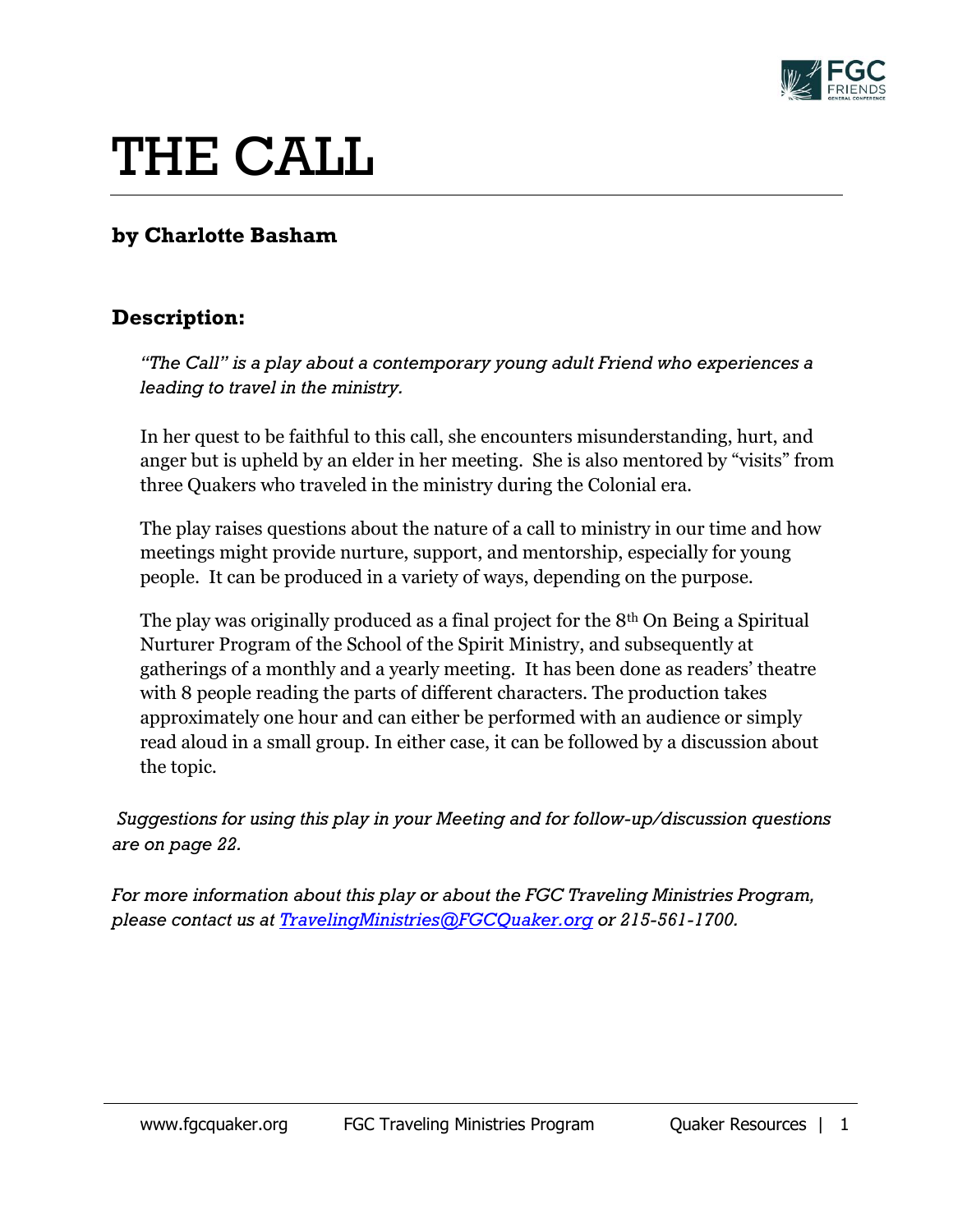

## **Characters:**

**ANNA:** a young woman who experiences a call to ministry.

**JOAN:** Anna's mother.

**MARGARET:** clerk of the clearness committee. A lifelong Friend. Has gifts of eldering.

**JOHN:** relatively new member of meeting. This is his first clearness committee experience.

**MARTHA:** a lifelong Friend. Is very concerned about following correct procedures.

**CHRISTINE:** companion in the ministry

**BARBARA:** woman at meeting being visited

# **18th century visitors:**

**SAMUEL BOWNAS:** (1676-1753) Born in England, traveled widely in the ministry, including many trips to North America.

**ELIZABETH HUDSON:** ((1722-1783) Born in Philadelphia. Traveled to Ireland and England in 1747 and spent four years visiting meetings.

**JANE FENN HOSKINS:** (1694-1764) Born in London, England. Immigrated to Pennsylvania at age nineteen as an indentured servant. Traveled widely in the ministry.

# **ACT ONE**

*SCENE 1 Setting:* Quaker meeting house. Anna is gathering with 3 members of the meeting in response to her request for a clearness committee. They are sitting in quiet worship as lights come up.

**MARGARET:** We are gathered tonight to consider Friend Anna's apparent call to ministry. She has requested a clearness committee to help her discern the nature of this call. For the benefit of John, who is new to this process, I will take a few moments to review our role.

We are here primarily to listen---first, to Anna, but more importantly, to the voice of the Inward Teacher. This means that we maintain an attitude of worship, leaving space between speakers to consider what has been said. We are not here to answer Anna's question but to help her see more clearly how she is being led. If we can unite in affirming her gifts and this call to ministry, we will report back to the Ministry and Counsel Committee. We will begin by having Anna summarize her question for us.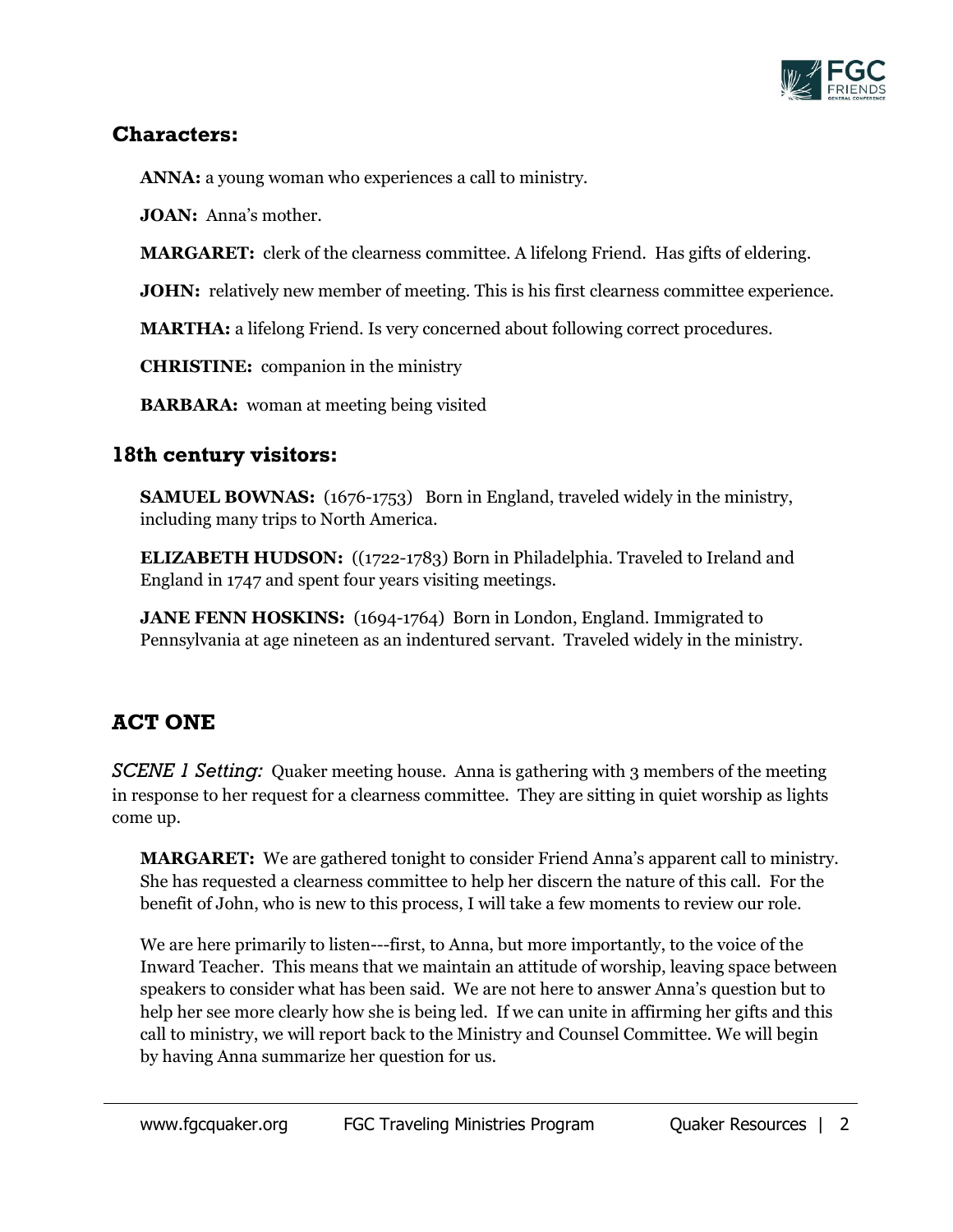

**ANNA:** Thank you, Friends, for gathering with me. *(pauses)* Whew, this is harder than I thought it would be. (Takes a deep breath to center and settle).

Well, I'm not going to beat around the bush . . . even if it is burning. Hmmm.

*(in a stronger voice)* I am feeling called to ministry. I don't really know what this means yet, but it has been persistent for some time now. More specifically, I am feeling called to travel in the ministry. To visit other meetings. I would like to test this call with you.

**MARGARET:** Anna, can you tell us more about what you're experiencing?

**ANNA:** It first came to me in meeting for worship several months ago. I was deep in worship when I felt my heart quicken. Then this….voice? thought? nudge? arose within me. I really don't have words to describe it. It did not seem to be a message for the group, but it was clearly a message for me. It had to do with ministry.

**JOHN:** How are you defining ministry?

**ANNA:** I see it as a leading to live my life centered in God. Letting my life speak.

**JOHN:** Aren't we all called to do that?

**ANNA**: *(takes some time to center before she answers)* I can only speak for myself. I know that I have been distracted by school, by work, by all sorts of things, including my boyfriend. No, God has not been the center of my life. What I feel called to do is to create space in my life for God to work through me. That may mean making some changes. It may mean I will be asked to do something I don't want to do. I feel that I am being called to gospel ministry. I know that people in our meeting may not be comfortable with the word "gospel" in connection with ministry, but it's a good word, and I would like to reclaim it. It simply means 'good news'. I have sat in meeting quietly for years, wondering why we're there. Vocal ministry in our meeting is rare, and personally I have not found it all that inspiring when it happens. Where is the fire that led early Friends to scatter across the countryside preaching this good news? Do we have any good news now?

**MARGARET:** It sounds like you are experiencing some of that fire.

**ANNA:** Yes, and it scares me.

**MARTHA:** I must admit that I'm somewhat uncomfortable with the idea of a person being labeled a "minister." It sounds like something fixed and immutable rather than a temporary state that we all can experience. Those early Quakers protested that we didn't need the clergy but rather we could experience God directly.

**JOHN** (*to MARTHA*): Yes, I read something about that recently. It was a pretty radical concept. Still is.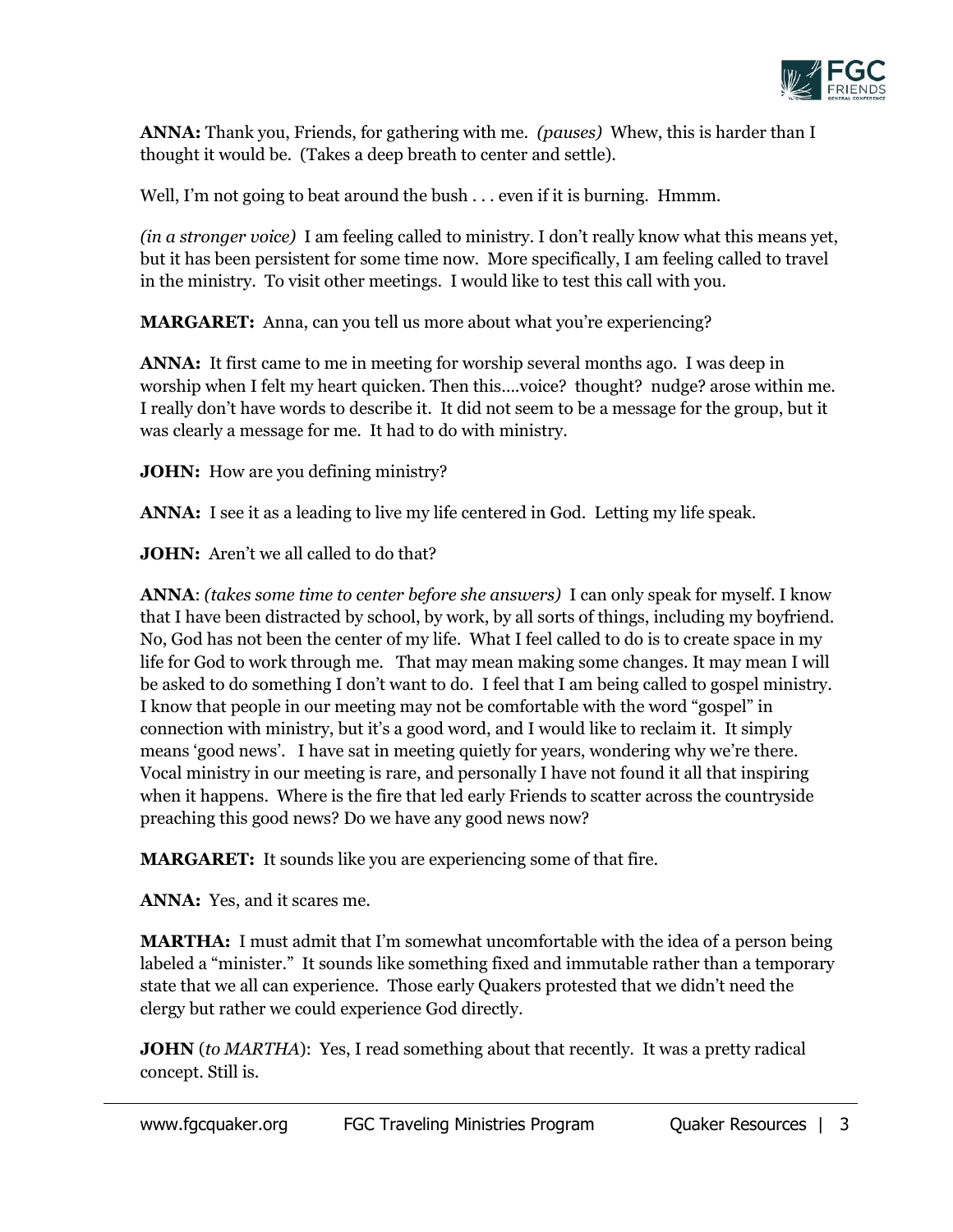

**MARGARET:** Friends, we seem to be talking to each other and not listening to Anna. Shall we let her continue?

**MARTHA:** Well, I just want to know if Anna is asking to be a recorded minister, because if that's the case, she needs to know that we don't have a procedure for that any more.

**MARGARET:** I have not heard Anna asking for that. Shall we defer that question until we hear more of what is going on for her?

ANNA: Thank you. This concept of ministry is pretty new to me, too. But I have heard about people traveling in the ministry, and that is what I am drawn to.

**MARTHA:** OK, let's hear about the concern that she is carrying. When people have traveled in the ministry they have typically had a concern, like John Woolman and his concern about slavery or Lucretia Mott and women's rights.

**ANNA:** I have lots of concerns. I'm concerned about our ongoing warfare, I'm concerned about climate change…

**MARTHA:** And do you feel that you are under the weight of any of these concerns?

**ANNA:** No. I'm not an expert on anything. What can I say about any of the things I care about?

**MARGARET:** So it seems you aren't experiencing a call to speak about any particular

issue. Is that right?

**ANNA:** Yes. Didn't people used to travel in the ministry without knowing why they were called to a particular place?

**JOHN:** So, help me understand what's going on here. You are feeling called to travel in the ministry. You don't know where and you don't know why.

**ANNA:** *(pauses and takes a deep breath)* I guess that sounds crazy, huh? I'm new at this, so please help me here. All I know is that I'm experiencing something, and I'm trying to understand what it means. The only piece I can see right now is that I'm being called.

**MARTHA:** So what kind of support do you expect from the meeting? You know we don't record ministers any more.

**ANNA:** I don't know. *(exasperated)* Right now, all I'm asking is for help in discerning this call. And honestly, I feel that I'm being interrogated.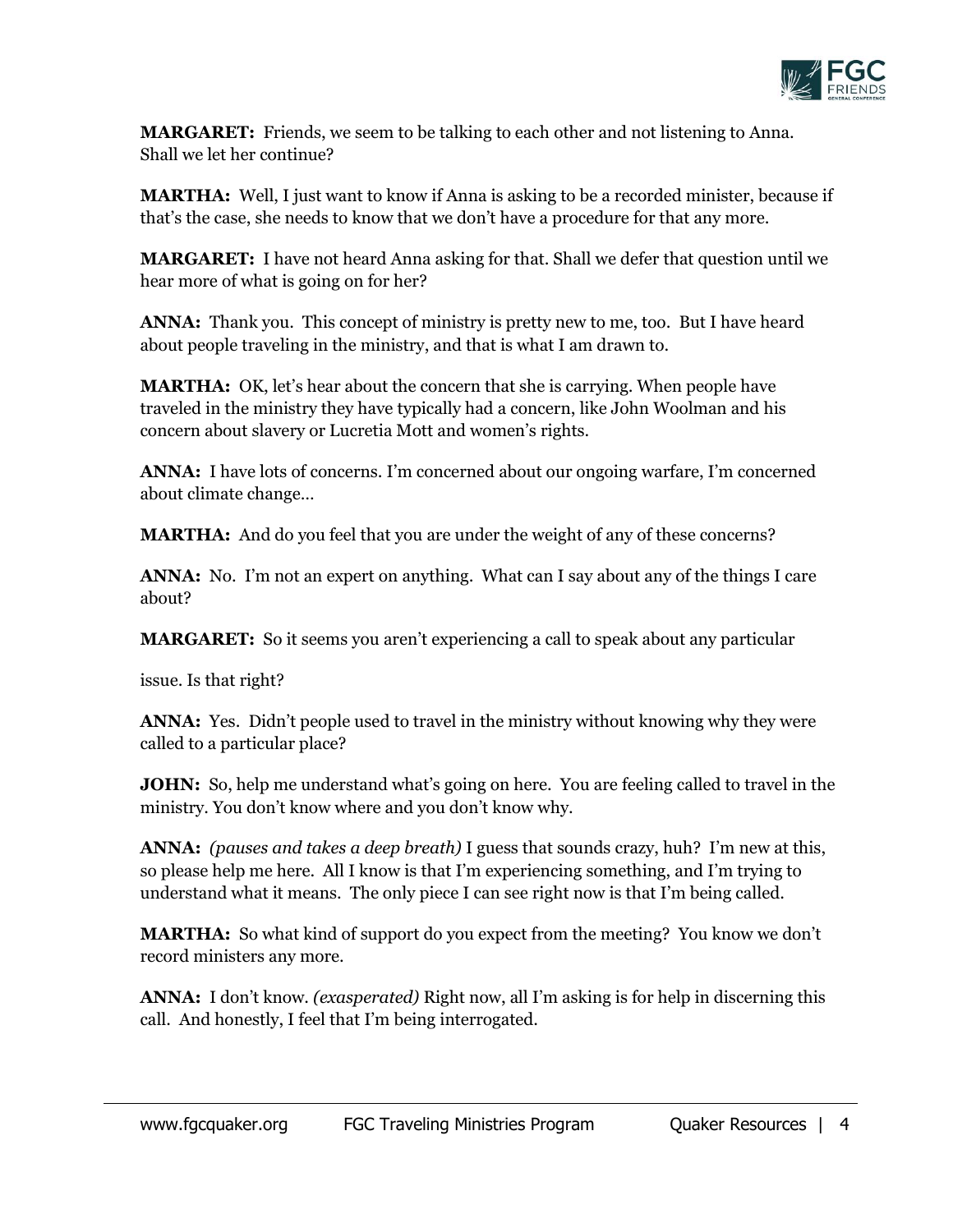

**MARGARET:** Let's all remember that we're listening for the Inner Light. Can we all try to listen with the ears of the heart to what Anna is saying rather than trying to instruct her?

Anna, can you tell us what it's like for you when you have offered vocal ministry in meeting?

*(pause)*

**ANNA:** It was hard the first time, yeah. I was so scared. My voice was shaking. I could barely stand up.

**MARGARET:** Did you worry about what you were saying then?

**ANNA:** No, not really. It was like the words flowed through me. I was just the vessel.

**MARGARET:** So it is possible that you might be given a message for another meeting?

ANNA: That's a scary thought. What could I possibly have to offer?

**MARGARET:** You are offering yourself. What is required of thee? To do justice, and to love kindness, and to walk humbly with your God? ....

**MARTHA:** I think the key word is 'Humbly." The danger I sense here is that ego can so easily take over.

ANNA: Yes, that's something I worry about, too. But I think before I get to that point I have to accept the call.

**JOHN:** So may I ask a practical question here? *(Anna nods)* You have just recently graduated from college. Is that right?

**ANNA:** Yes. I majored in music.

**JOHN:** And I know this may not sound very spiritual, but if I were your parent, I would be wondering how you were going to support yourself.

**ANNA:** *( Looking to Margaret for help)* OK. I know this is a big question. It's one I live with every day. But I'm not sure how it relates to my call.

**JOHN:** May I respond?

*(Margaret nods)* 

**JOHN:** I just wonder if you plan to live off other people's hospitality? How long can that last? And I also wonder what your parents think about this move.

**ANNA:** I live alone with my mother, and she, well, she's not happy about this.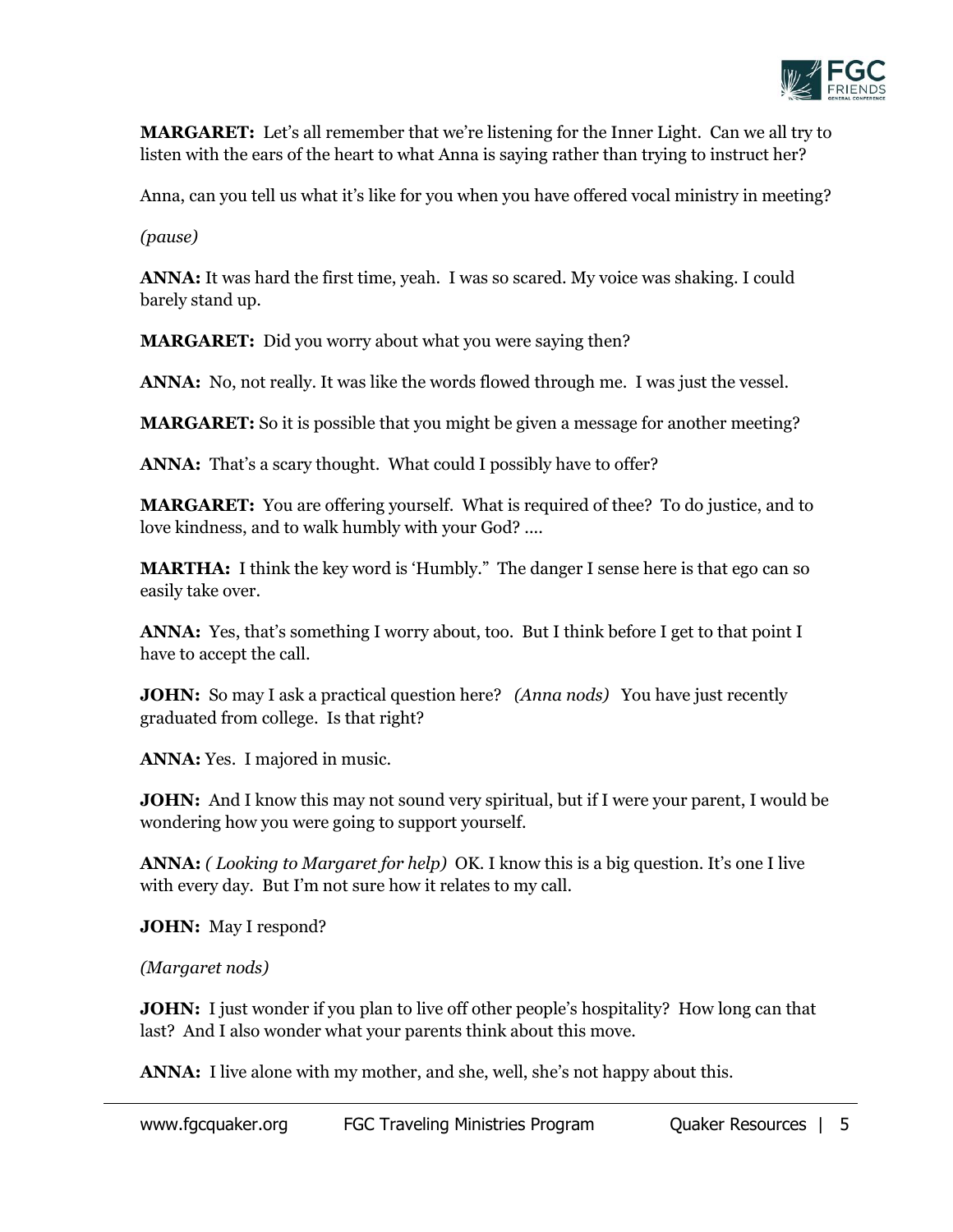

**MARGARET:** Again, I ask that we defer these questions, as important as they are, until we understand more about the call itself.

**ANNA:** I see that there is a lot I haven't thought about.

**MARTHA:** I don't see how we can arrive at unity until we understand how Anna intends to proceed with this.

**ANNA:** Don't you see? It's not what I intend! I'm not making this up. I don't have a plan. I'm just trying to be faithful and take each step as it comes.

**MARGARET**: *(quietly)* I hear a voice that wants to be heard. Are we listening?

*(pause)* Anna, thank you for asking us to gather with you. This is big, and you aren't meant to carry it alone. May I suggest that we allow some time for seasoning and meet again in a few weeks?

*(They sit for a few moments in silence, then hold hands for closing.)*

*(all exit)*

*SCENE 2 Setting:* In Anna's home. Anna's mother, Joan, is sitting at a table drinking a cup of tea and reading. Looks up, musing.

*(Anna enters.)* 

**JOAN:** So how did the clearness committee meeting go, dear?

**ANNA:** Hard to say. I don't think they know quite what to do with me.

**JOAN:** What happened?

**ANNA:** Well, they asked me lots of questions I couldn't answer. They are nice people and all, but it seemed like there was a big gulf between us that no one, except maybe Margaret, was able to span. They couldn't hear what I was saying and I couldn't say what they wanted me to say.

**JOAN:** *(Looks at her carefully)* You do realize, don't you, that what you are doing is very. . .. unusual? Here you are a beautiful, talented musician poised to accept a position at a prestigious music academy, and you're talking about giving it all up to travel in the ministry!

**ANNA:** You don't get it, either, do you?

**JOAN:** No, I don't. If you had told me you were pregnant, or gay, or both, that would be easier to take than this. And I could understand if you said you were going to Washington to demonstrate against a war or the Keystone pipeline. That's concrete, do-able.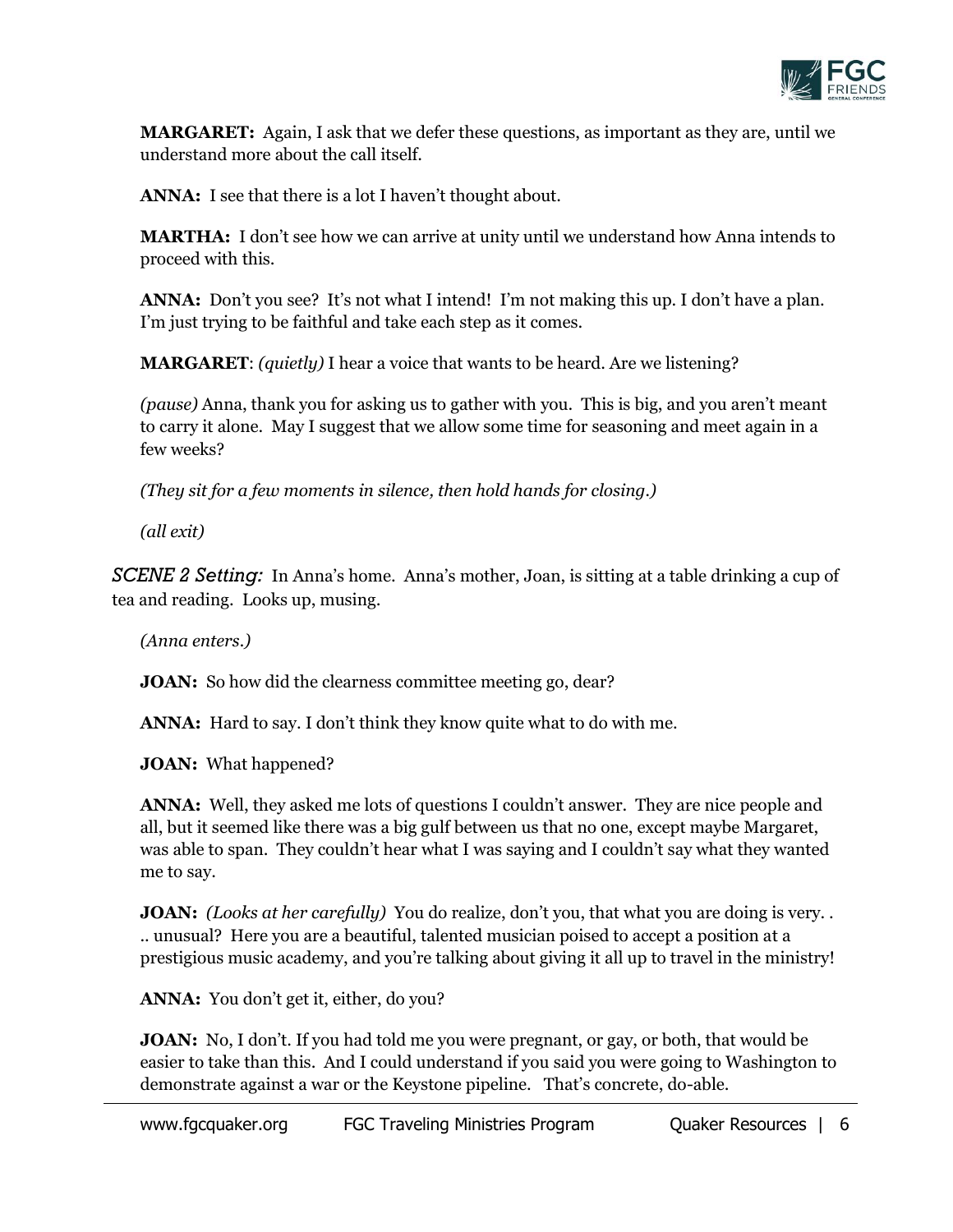

**ANNA:** I wish it were that clear. But didn't people used to travel in the ministry without knowing why they were called to a particular place?

**JOAN:** That sounds pretty presumptuous to me. I mean, having someone blow into town, march into the meeting and say, "I'm here to minister to you!"

**ANNA:** Oh, Mom. I'm sure it wasn't like that. And why does this upset you so much, anyway?

**JOAN:** Upset? I'm not upset! I'm concerned about you, that's all. I don't want to see you throw away your career.

**ANNA:** After all you've put into it, right?

**JOAN:** Damn right.

*(knock at the door)* 

**JOAN:** *(gets up to answer it, pauses for a moment)* Hello, Margaret.

*(Margaret enters)*

**MARGARET:** Hello, Joan, hello Anna. I hope I'm not interrupting anything, but I wanted to give you a couple of books, Anna. I think you might find them interesting. *(hands her the books)*

**ANNA:** Thanks.

**MARGARET:** *(Looking at Anna and then at Joan)* I sense some tension in the air. I assume you've been talking about Anna's call. Is there anything I can do to help?

**JOAN:** Look, Margaret, I know you mean well, but this just isn't a good time. I don't want to talk about it any more today. I need to get dinner ready. *(exits)*

**ANNA:** She's pretty upset. She has always wanted me to be a concert musician, and she thinks I'm throwing it all away.

**MARGARET:** I've known your mother for a long time, Anna, and I expect there is more going on than we can see.

**ANNA:** Well, maybe I should go and help her. Thanks for bringing the books by, Margaret. *(Looks at them, reading titles)* Wilt Thou Go on my Errand?

**MARGARET:** It's a good read if you can handle the antiquated language. It's a reprinting of the original journals kept by 3 Quaker women traveling in the ministry during the American Colonial period.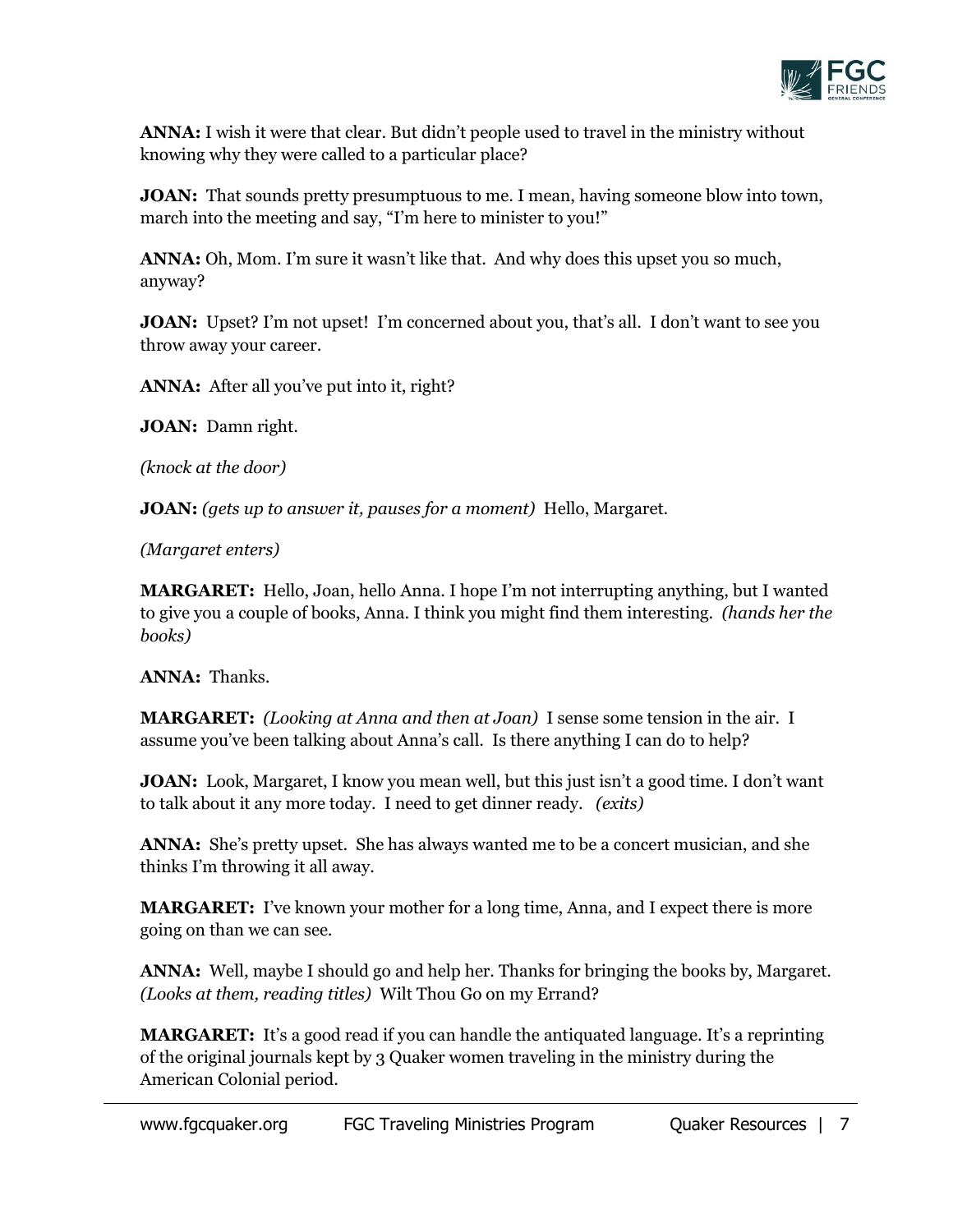

**ANNA:** Sweet. I'll bet they have some good stories.

**MARGARET:** I hope you enjoy them. *(They hug)* See you soon. *(Margaret exits)*

*(Anna looks at books)*

*(Joan comes back in, sits down, and after a moment, winces.)*

ANNA: Mom, what's going on?

**JOAN:** It's nothing. Just a small stomach pain. I'll be O.K.

**ANNA:** Look, if I'm upsetting you, I will give this up right now.

**JOAN:** No, I don't want you to do that. *(pause)* I need to tell you something before we go any further.

#### *(Anna looks up expectantly)*

**JOAN:** I know it sounds selfish of me to want you to go on with your music career. It's just that I wanted that so badly for myself when I was your age. My parents wanted me to be a missionary---can you imagine? I had an offer to go to New York City to study music, but they refused to support me, so I gave it up. I've regretted it ever since.

**ANNA:** *(quietly)* So can you understand how I feel now?

**JOAN:** But you do enjoy the music, don't you?

**ANNA:** Of course. But mostly I've been doing it to please you, not from some deep-down need of my own. I know this is painful for you, but I can't go on living the life you wish you'd lived; I need to live my own life. I don't want to play a musical instrument; I want to be an instrument for God's music.

**JOAN:** Are you sure about this call to ministry?

ANNA: Of course I'm not sure. One minute my heart says "Yes," and I feel an amazing sense of joy. Then I hear voices telling me all the reasons why I can't do it: I'm too young, I'm a woman, I have to think about a career, family, children. And then there are the voices that say, "Who do you think you are? You're worthless! No one would listen to you!"

**JOAN:** I think I'm beginning to understand your struggle. And I don't want to stand in your way. More than anything, I want you to be your whole and free self. And now this old self needs to go to bed. Good night, dear.

**ANNA:** 'Night, Mom. *(Joan exits)*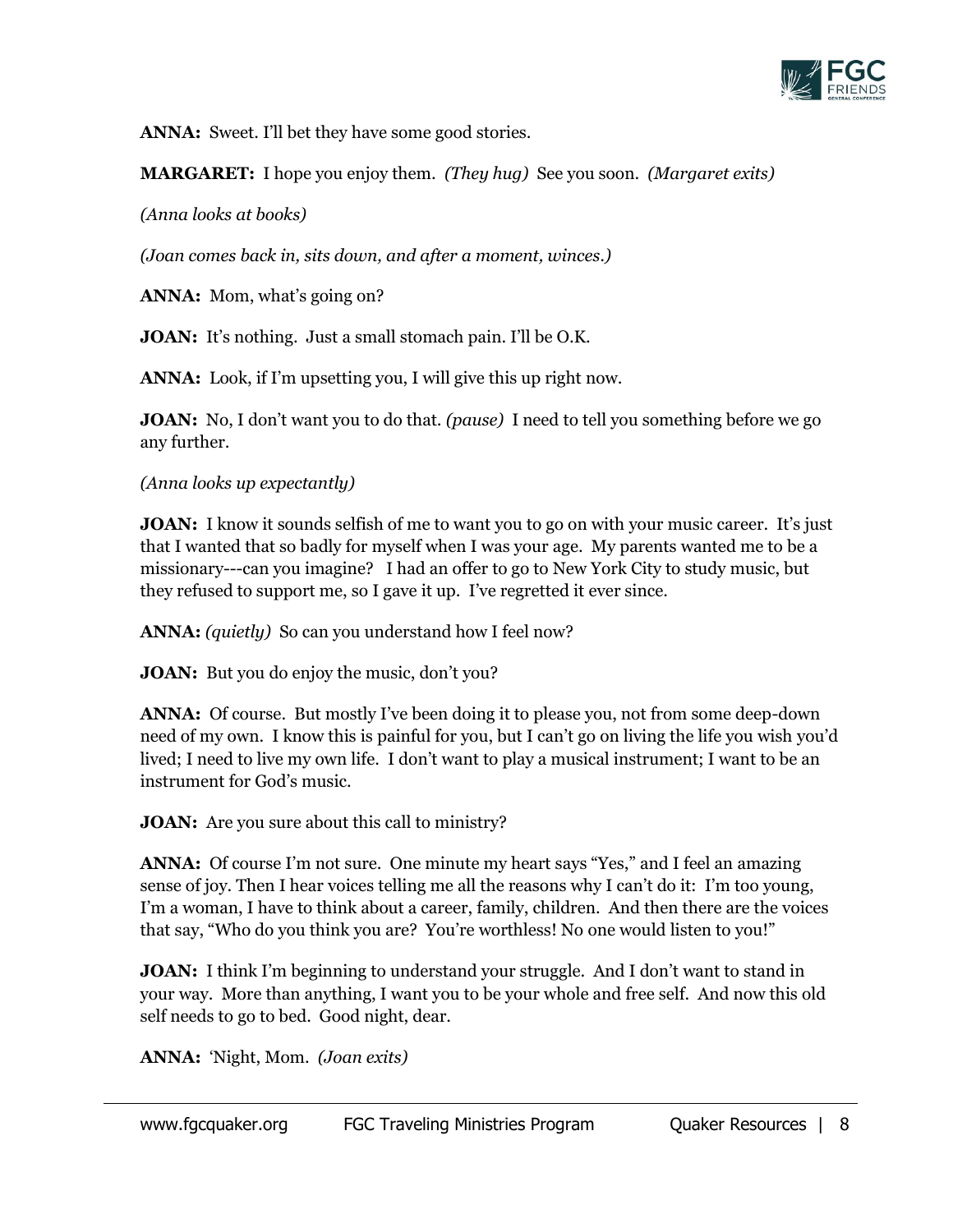

*SCENE 3:* 

**ANNA:** *( looking at the spine of one of the books)* Hmm. A Description of the Qualifications Necessary to a Gospel Minister, by Samuel Bownas. That certainly is an intimidating title.

*(Samuel Bownas enters)*

**ANNA:** *(looking up at him, surprised)* You must be Samuel!

**SAMUEL:** I am, indeed.

**ANNA:** I'm happy to see you. I have a lot of questions about this gospel ministry thing, and I hope you can help me. I know it was a very long time ago—like 300 years, but can you tell me how you first felt called to ministry?

**SAMUEL:** I was 20 years old, attending First Day meeting. A young woman, named Anne Wilson, was there and preached; she was very zealous, and fixing my eye upon her, she with a great zeal pointed her finger at me, uttering these words with much power: "A traditional Quaker, thou comest to meeting as thou went from it the last time and goes from it as thou came to it, but art no better for thy coming; what wilt thou do in the end?" This was so pat to my then condition, that, like Saul, I was smitten to the ground, as it might be said, but turning my thoughts inward, in secret I cried, "Lord, what shall I do to help it?" and a voice as it were spoke to my heart saying, "Look unto me, and I will help thee;" and I found much comfort, that made me shed abundance of tears.

ANNA: That's a powerful story. Did you change after that?

**SAMUEL:** I longed for meeting-day, and thought it a very long week. When time of meeting came, my mind was soon fixed and staid upon God, and I found an uncommon enjoyment that gave me great satisfaction, my understanding being opened, and all the faculties of my mind so quick, that I seemed another man. I learned the difference between a Quakerism only by education and a Quakerism truly alive to the Spirit.

ANNA: That's what I am feeling, too. So what about these "qualifications" you write about? Is it like academic credentials?

**SAMUEL:** No. As I said, it means being alive to the Spirit. It implies a process of personal transformation which reorients the ego, the will, and the attention so that one can be trusted purely to receive and purely to give forth an inspired message.

ANNA: So what counts as an "inspired" message?

**SAMUEL:** From my own experience, I understand inspiration to be an inbreathing of the divine Word into our minds, that we may make choice of and walk in the path of wisdom. Waiting for the spirit is the foundation of all right ministry. When I find my understanding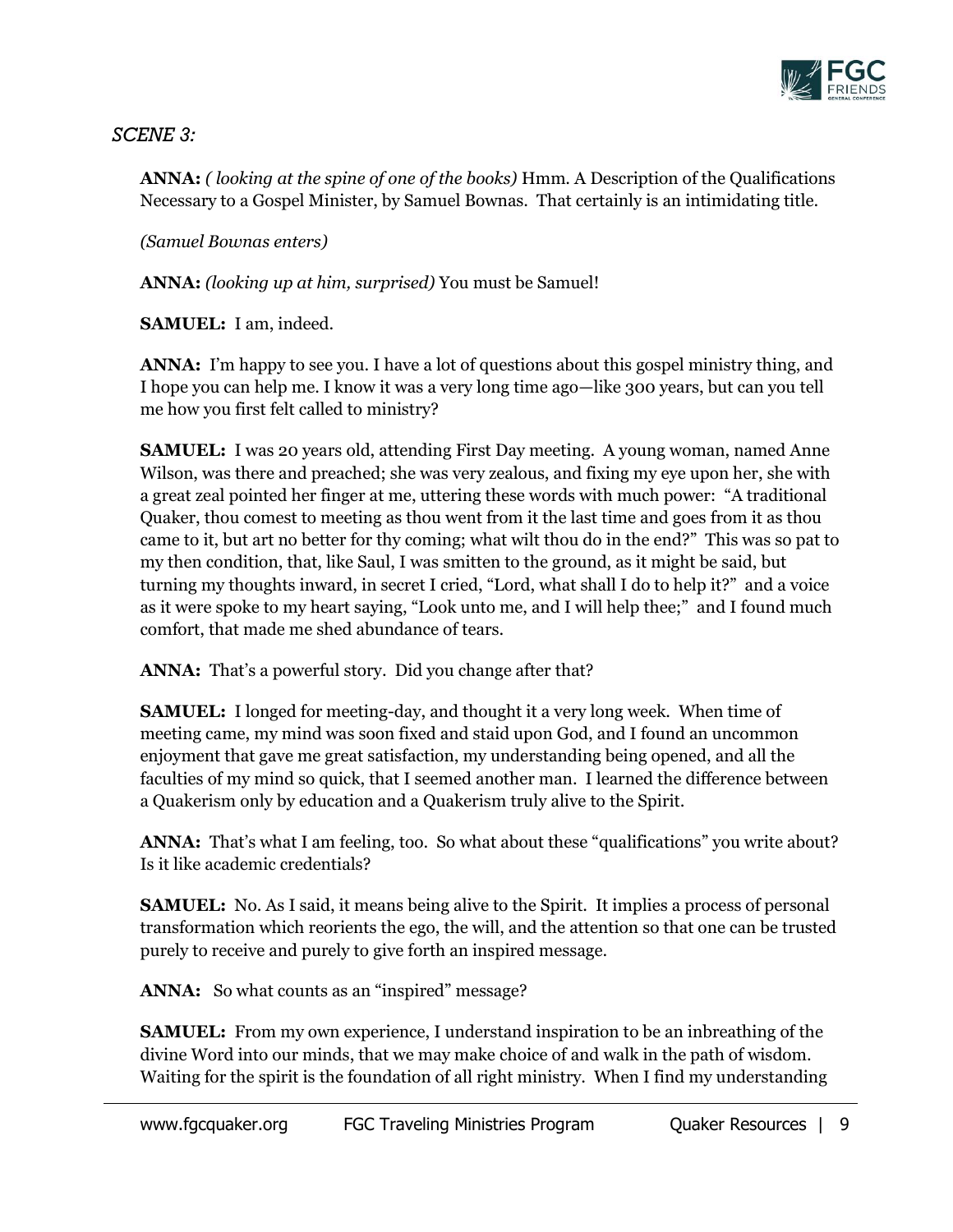

inspired, I give up to it, speaking to the assembly according to the present ability received thereby. Inspiration or revelation from God by his Spirit is of absolute necessity to guide a minister in his *(pause, looks at Anna)* —or her— ministry. A minister so conducted by a gospel power and light, inspiring the mind with the how and the what he—or she—shall say, will speak with the Spirit.

**ANNA**: Whoa. This is pretty dense, and it may take me a while to digest it. I hear you saying that the work of preparation and discernment is inward. I like what you just said about gospel power and light, but I'm afraid that in our time the word "gospel" has been appropriated to mean only the written word—the Bible. I sense that you mean more that that.

**SAMUEL:** A minister needs to be familiar with the scripture, but the Spirit that inspired the scripture is available to us—that inbreathing I spoke of earlier.

**ANNA:** OK. You have given me the foundational guidelines, but I certainly don't feel qualified at this point. Will I ever?

**SAMUEL:** I know you may find this offensive, but in your infant state ...

**ANNA:** I do find that offensive, but go on.

**SAMUEL:** If you consider ministry as a kind of birth, then one proceeds from infancy into young adulthood, and then to parental status. At first there may be fear and weakness.

**ANNA:** Yes, I know what that means.

**SAMUEL:** But keep humble and low, honestly giving up to be and do what the Spirit would have thee.

ANNA: I don't have a problem with staying humble and low. I think I have the opposite problem.

**SAMUEL:** I advise an inward waiting upon thy gift, to feel the moving thereof in thy own mind, which will by a gentle illumination clear thy understanding and judgment, whereby thee will see thy place and service in the church.

**ANNA:** Hey, can you come to my next clearness committee? I'd like them to hear the bit about gentle illumination. I thank you, or should I say, I thank thee, Samuel. I have lots more questions, but that's probably all I can take in for now. I'm still an infant, remember?

**SAMUEL:** Oh, I have faith that this seedling will grow in the light. Farewell.

*(Samuel exits)*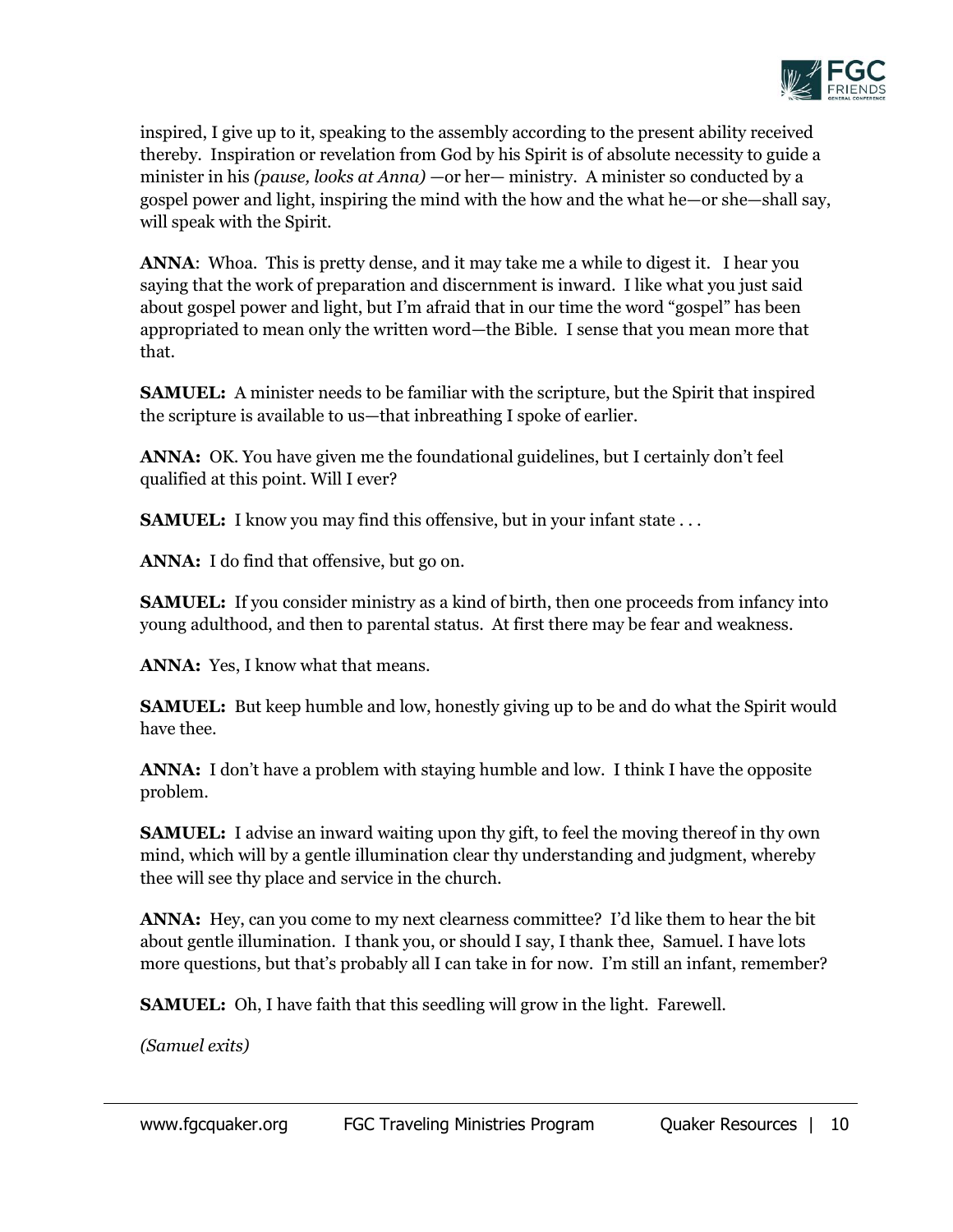

**ANNA:** Oh, this is just too much! *(slams book down)* I will certainly never live up to THOSE qualifications! And I'm worried about Mom. I'm not doing what she wants me to do, and I can't leave her if she's sick. And what will my friends think?

*(She sits down, puts her head in her hands. Then she picks up the Wilt thou go on my Errand book)* 

I wonder if any of these earlier Friends had doubts about their call, or were they clearer in those days? *(pause)* And here's the journal of Elizabeth Hudson. She was born in Philadelphia in 1722.

#### *(Enter Elizabeth Hudson)*

**ANNA:** *(looks up, surprised)* Oh, hello, Elizabeth. This is great! I have so many questions. Where do I start? Um, Let's see. How did you experience the call to ministry?

**ELIZABETH:** I shall never forget the day when it pleased the Lord to open my mouth for the first time in public. It was at the Bank Meeting House in Philadelphia. I had been under the weight and exercise of the ministry since my fifteenth year. During that time I had resisted, indeed, wrestled with what God was requiring of me.

**ANNA:** Wrestling. That describes what I'm feeling, too.

**ELIZABETH:** I wondered what it might mean to take my cross and follow Christ.

**ANNA:** Now that's not something we talk about much among liberal Quakers. How can I translate that? Does taking up my cross mean finding my purpose? Giving up my own ideas of what I need and want?

**ELIZABETH:** I had a sense that there was more to life than my friends, although I greatly delighted in them, and the amusements we engaged in. This sense it pleased God to awaken in me before I knew how to serve him or indeed where to seek him. And the truth is, the main reason I resisted for so long was my unfitness for such an awful undertaking and fear of my being mistaken about the call.

**ANNA:** So you did have doubts and fears.

**ELIZABETH:** Oh yes. I spent a lot of time with books, and avoided my time of retirement.

**ANNA:** You mean you didn't spend time in prayer or scripture reading?

**ELIZABETH:** Right. And all preaching during meetings for worship seemed foolishness to me and an interruption to my way of thinking. Sometimes I dreaded seeing a Friend get up to speak in meeting, and I condemned their impertinence. I thought, "How can any one person teach another, especially one with superior understandings?"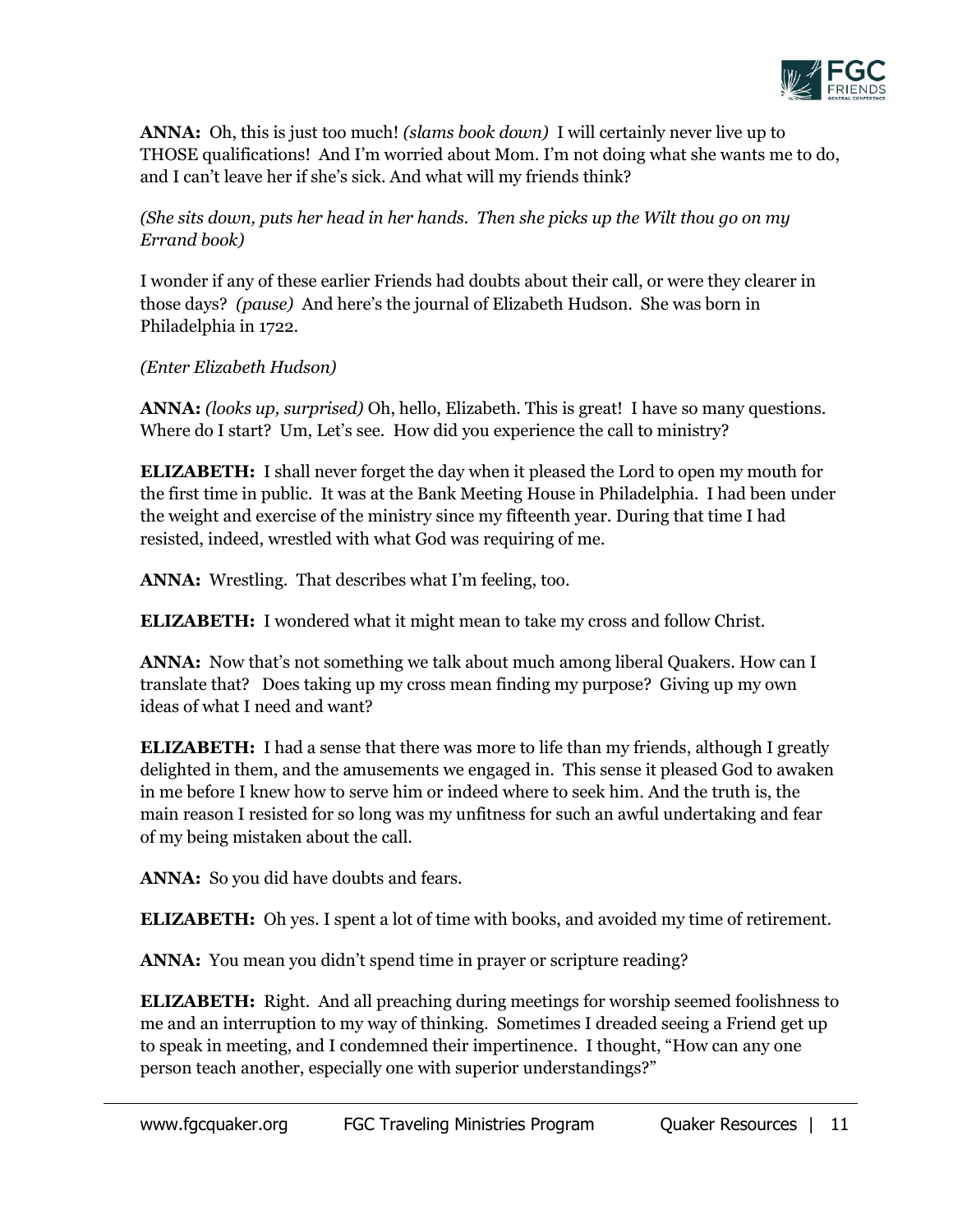

**ANNA:** I have certainly had those thoughts about vocal ministry in my meeting.

**ELIZABETH:** I was lost, like a vessel without an anchor on a tempestuous sea. My mind was disturbed by commotions both from within and without. My foundation in religion was shaken and I found myself alone, left both by God and man. When it was night I wished for day and when day wished for the night—wishing to be somewhere far away from everyone. I sometimes wanted to die. I passed several tedious months in this condition until it pleased kind providence to send several of his ministers amongst us who were good instruments in the hands of the Lord towards rousing me from out of that horrible state I had fallen into.

**ANNA:** I think I get it. You felt called to ministry but resisted it because you didn't feel worthy. That sounds familiar. So how did the visiting ministers help you?

**ELIZABETH:** I remember one minister, Samuel Hopwood, it was, who spoke on the subject of a shepherd and his sheep. I don't remember the particulars but it made an impression on me and I began to be reconciled to the humbling power of Truth, that the Lord would give me strength to speak and would tend me as a sheep in his pasture. In a few months I gave up the resistance and found great peace and enlargement of heart. The drawing cords of God's love soon drew me to visit some nearby meetings, and that was the beginning of my travels in Gospel Ministry.

**ANNA:** Let's see if I can translate that into words that make sense to me today. You realized that it wasn't about you. If you let yourself trust in the Shepherd you would be rightly guided. And you felt drawn by love, not duty, which seemed to scare you at first.

**ELIZABETH:** That sounds about right. Not as wordy as my rendition, but worthy nonetheless.

**ANNA:** When you were traveling in the ministry, how did you know where you were supposed to go?

**ELIZABETH:** I received a call to go to a place. I can't really explain it, but it was clear. As my dear friend Esther put it, the Spirit which leads us forth is like the needle of a compass, for so it points where we ought to go, and when the journey has ended. The specific plans unfold as we take each step under direction of the Spirit.

**ANNA:** Were you ever surprised?

**ELIZABETH:** One time, after my companion and I had spent six months visiting meetings in Ireland, we set sail for England. After ten days at sea a storm blew us back close to the Irish coast near Dublin. I had an urging to go ashore, as I wanted to attend first day meeting for worship. When I asked the captain about it, he refused. I broke down in tears, and he relented, taking me and my companion to shore. During meeting for worship, I was particularly uneasy, feeling the burden of a message I didn't feel qualified to handle. I delivered it in fear and trembling. After meeting a Friend told me he did not wonder why I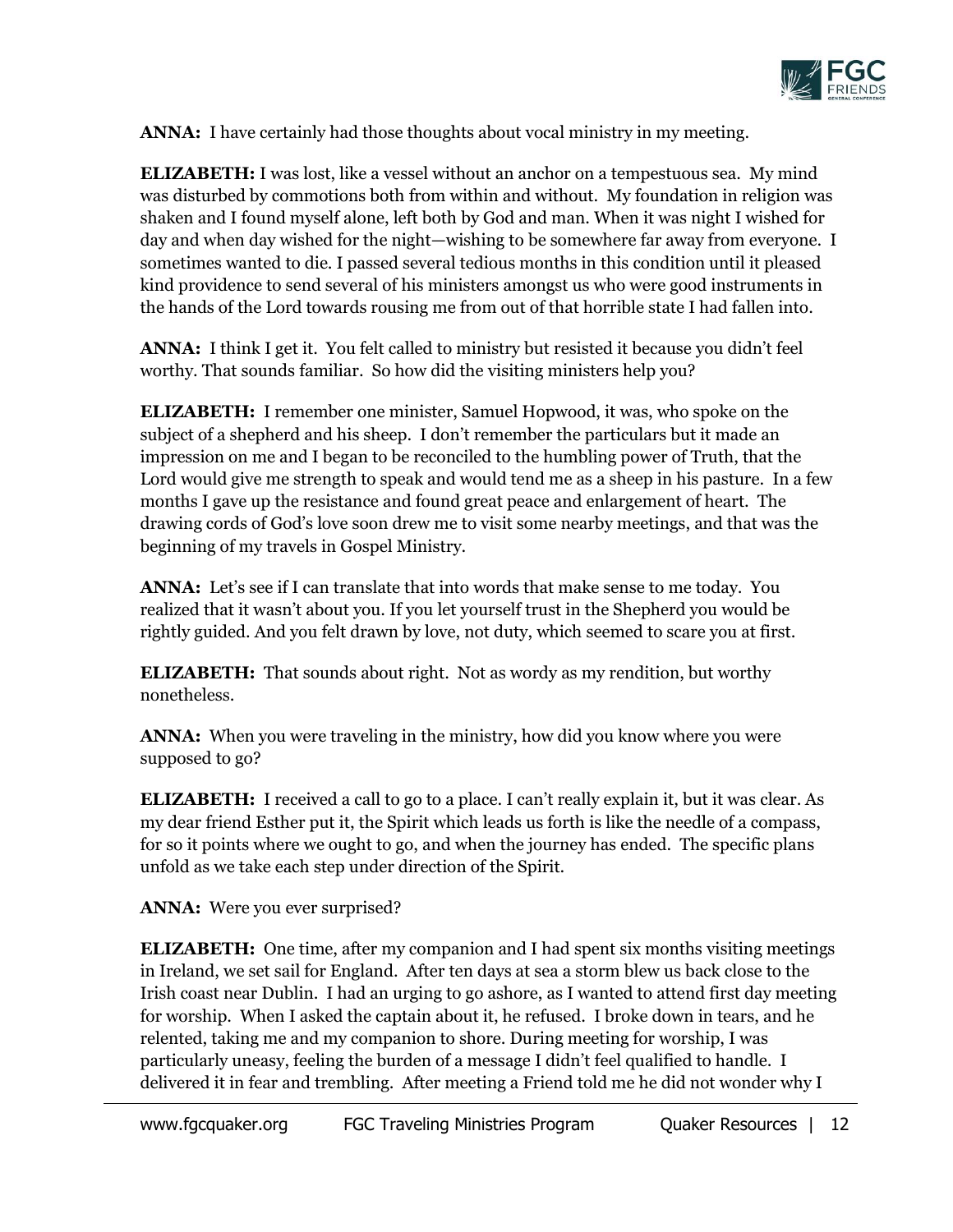

was driven back; it was to deliver this message. As we were leaving we learned that the winds had shifted and we had to hurry back to the ship.

**ANNA:** That's amazing. It seems to do this work you have to be really tuned in to the Spirit channel.

**ELIZABETH:** I don't understand the reference, but I get the gist of the metaphor. And yes, you have to be prepared for anything.

ANNA: Were there ever times when you visited meetings and didn't have a message?

**ELIZABETH:** Yes. As a matter of fact, on that same trip, when we had reached England finally, we went out to Tottenham for their first day meeting, and about forty friends from London came, but they were disappointed, for neither my companion nor I had anything to say. It pleased the Lord to shut up the gospel treasures.

**ANNA:** That must have been embarrassing. Did you just sit there, while all those people were expecting you to speak? I don't think I could do that.

**ELIZABETH:** I found myself with nothing to say. It is clear that words without the qualification are empty, and all I could do was sit in silent prayer. I felt that those who were sitting there with itching ears, waiting for one of us to speak, needed to be listening to the inward guide within themselves. I find great peace in waiting on the Divine Will to be just what my master dictates I should be.

**ANNA:** I'm having some trouble with the idea of submitting to the dictates of a "master." I need to think some more about how to translate these words. Meanwhile, were you ever dissatisfied with a message you had spoken?

**ELIZABETH:** I do recall one time I experienced a meeting as hard and uncomfortable.

**ANNA:** I'm sure the benches were that.

**ELIZABETH:** Indeed. But this was an internal feeling. My companion had preached well. I attempted to speak, but it came off badly, nothing seemed to come together.

At other times when meeting didn't turn out so well as I could desire, I was too impatient and restless under such disappointments and was often tempted to murmur and repine in spirit.

**ANNA:** I've felt that way, too, sometimes, when I've spoken in meeting too quickly. What did you do about it?

**ELIZABETH:** You probably don't like hearing this, but it's true. You're young. I was young and inexperienced at the time, too. I came to understand that grumbling about the past or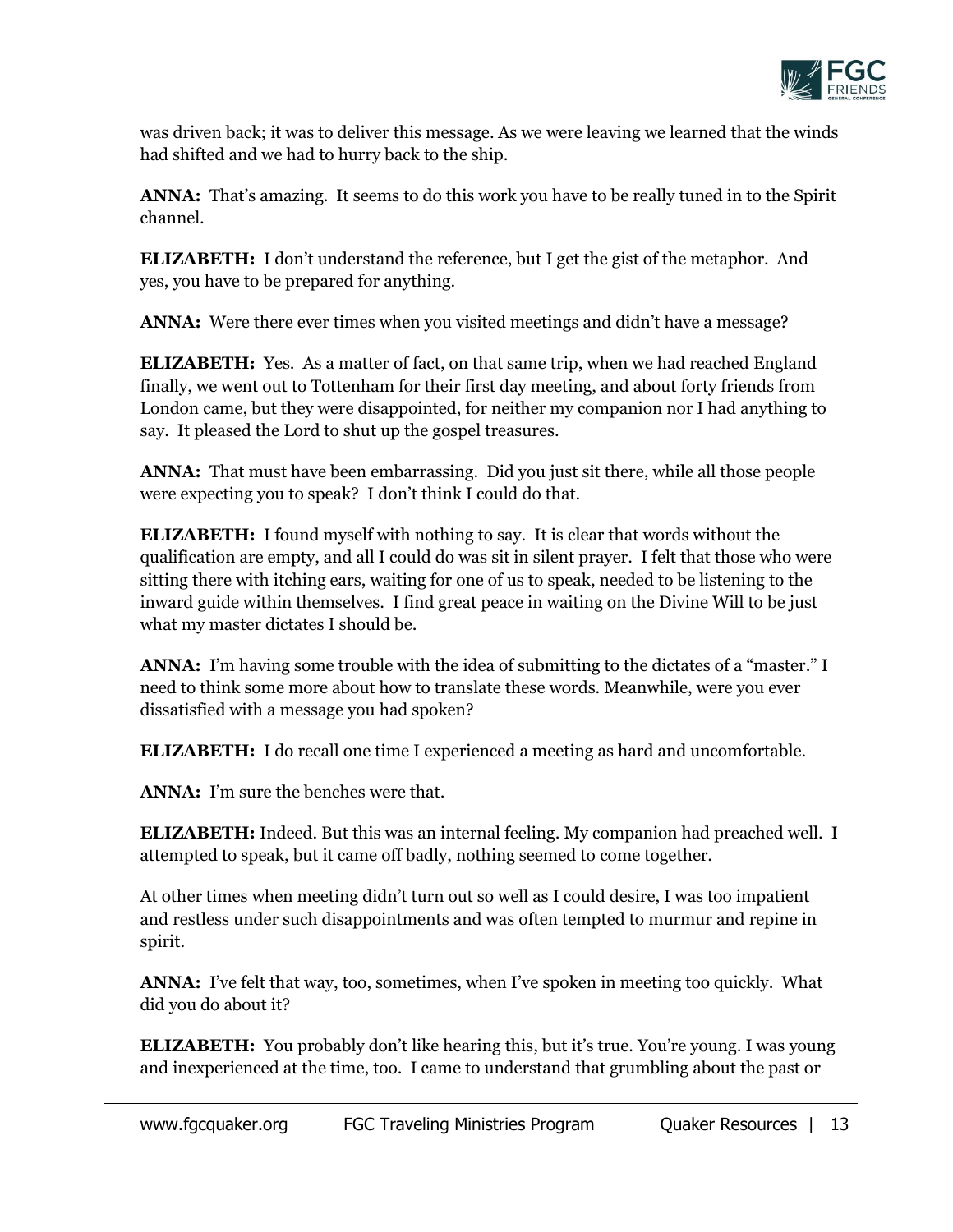

worrying about the future were not acceptable to the one who holds time and seasons, and I learned to subject myself to divine inspiration. All we have is the present moment.

**ANNA:** There's that divine inspiration thing that Samuel Bownas talked about. Did you know him?

**ELIZABETH:** Yes, we met, when I was traveling in England. He was an inspired teacher. I'm glad to hear he wrote down some of his instructions.

**ANNA:** Talking with you has been very helpful, too. I like the way you are open about your feelings; it's good to know that others have experienced doubts and fears.

**ELIZABETH:** Oh my, yes. You will no doubt hear similar tales from other ministers if they are honest about their experience. I wish you well on your journey, my dear. *(exits)*

**ANNA:** *(picking up another book)* Here's another interesting one. Jane Fenn Hoskins. She was born in London and came to this country as an indentured servant. After many harrowing experiences she ended up with a Quaker family in Philadelphia and began attending meeting with them.

#### *(Jane Fenn enters)*

**ANNA:** Welcome, Jane. Wow. I know life was really different in your day, but could you tell me something about how you experienced the call to ministry?

**JANE:** I was sitting in meeting one day and heard an inner voice telling me that I had been chosen for the ministry. I must confess, this awful word of Divine command shocked me exceedingly, my soul and all within me trembled at the hearing of it; yea my outward tabernacle shook insomuch that many present observed the deep exercise I was under. I cried in spirit, "Lord I am weak and altogether incapable of such a task. "

**ANNA:** That sounds familiar. What happened next?

**JANE:** For six or seven months I continued to resist the command to speak in meeting, until I could withstand the pressure no longer. I stood and spoke a few broken words.

ANNA: So that was how it started for you? How did people react to your speaking?

**JANE:** There were some visiting ministers that day, and one of them spoke to me after meeting for worship. I was terrified. He said he wanted to talk to me, and I was invited to dinner at the Lloyd mansion. When I arrived I tried to go among the servants, not thinking myself worthy, but Danson, the visiting English minister, took my hand and encouraged me in the work he believed the Lord was preparing for me.

#### **ANNA:** And then?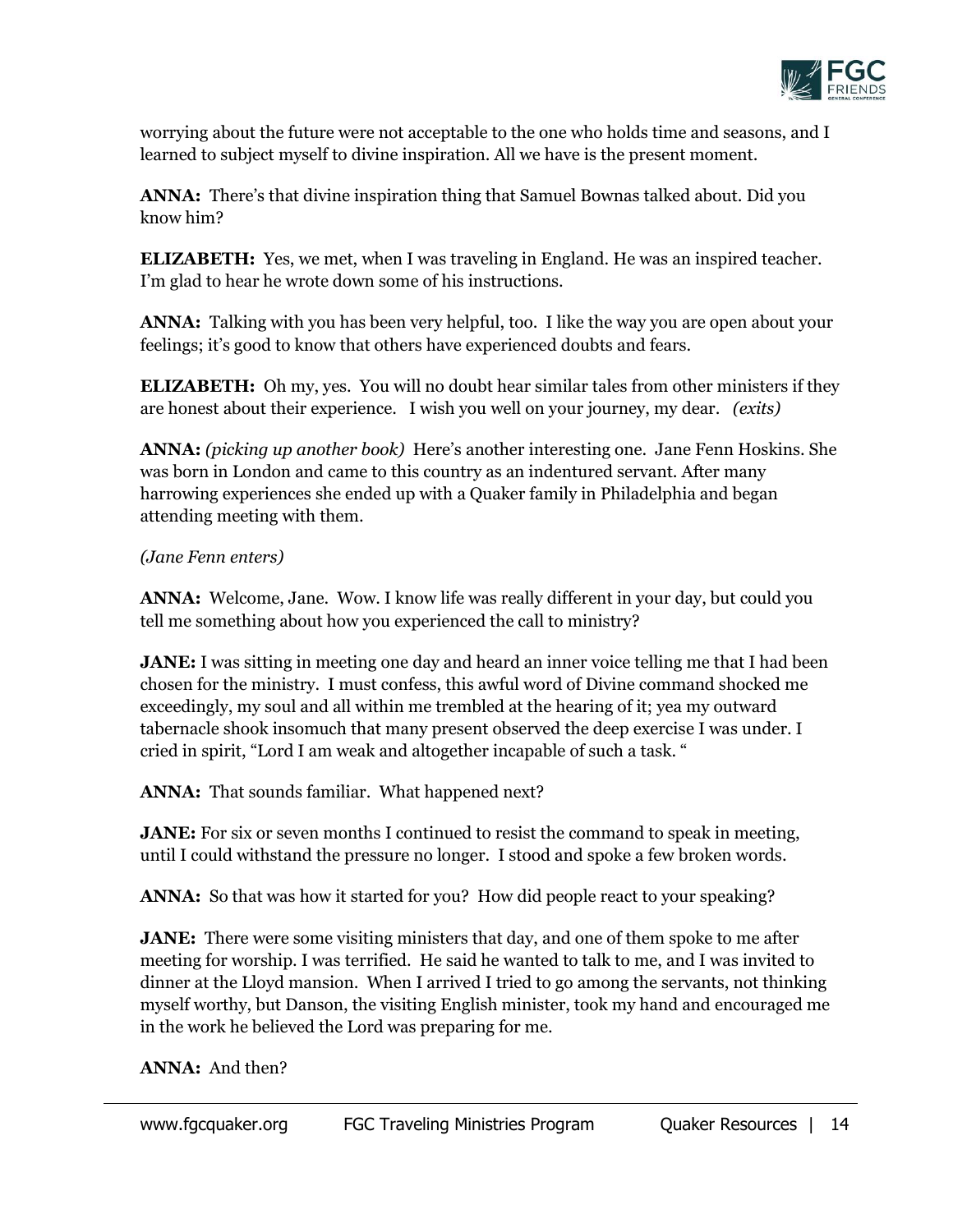

**JANE:** At Danson's request, the Lloyds took me in and employed me as a housekeeper, but I was free to go wherever Truth led. I began to preach at meetings. Many eyes were upon me as I sat in front of the meeting house, facing the other worshippers. I was become like a city set on a hill which could not be hid. When I asked myself, "Will the Almighty engage a poor unworthy creature in so great a work?", the divine word to me was, "Trust in my sufficient power, that shall properly qualify thee for every service."

**ANNA:** So how did you begin to travel in the ministry?

**JANE:** Whenever I felt concerned to travel on religious service, the Lloyds released me from my housekeeping duties. I had many journeys to Maryland, Virginia, North Carolina, Long Island, New England, Barbados, and the British Isles. In thinking about my life, I admire at the ordering of Providence, in thus providing for me.

**ANNA:** So let me ask you this. Women in your time were not typically free to speak in public. How did you deal with this?

**JANE:** Well, it's true that what we were doing was not condoned by society at large, but Friends held to the belief that ministry could come through anyone—man, woman, servant, child. As we traveled together—we usually traveled in pairs, we women got to know each other pretty well—we shared our experiences. We all spoke of the reasoner. I don't know what word you would use for that today. But it was the voice that told us we were mistaken about the call, that we were inadequate or unfit. If we listened to this voice and resisted the divine command, we experienced periods of dryness and depression, sometimes even physical illness.

**ANNA:** So how did you get over this dark period?

**JANE:** It was a matter of "giving up: of surrender, not only of our will and pride, but all sorts of things: being with our families, our children.

**ANNA:** I don't have children, but I have my mother to look after. Is that the sort of thing I will have to give up? And is that what Elizabeth Hudson meant when she spoke of 'taking up the cross?"

**JANE:** Yes, probably. It is a matter of being obedient to the inner guide, no matter the cost. Sometimes we were away from our families for months and even years at a time. But we were being faithful to God's call.

**ANNA:** I can't even imagine what it must have been like to travel for so long and under such harsh conditions.

**JANE:** We couldn't have done it, if we had not been chosen instruments.

ANNA: Now that's a term I can relate to. Maybe I'm a chosen instrument.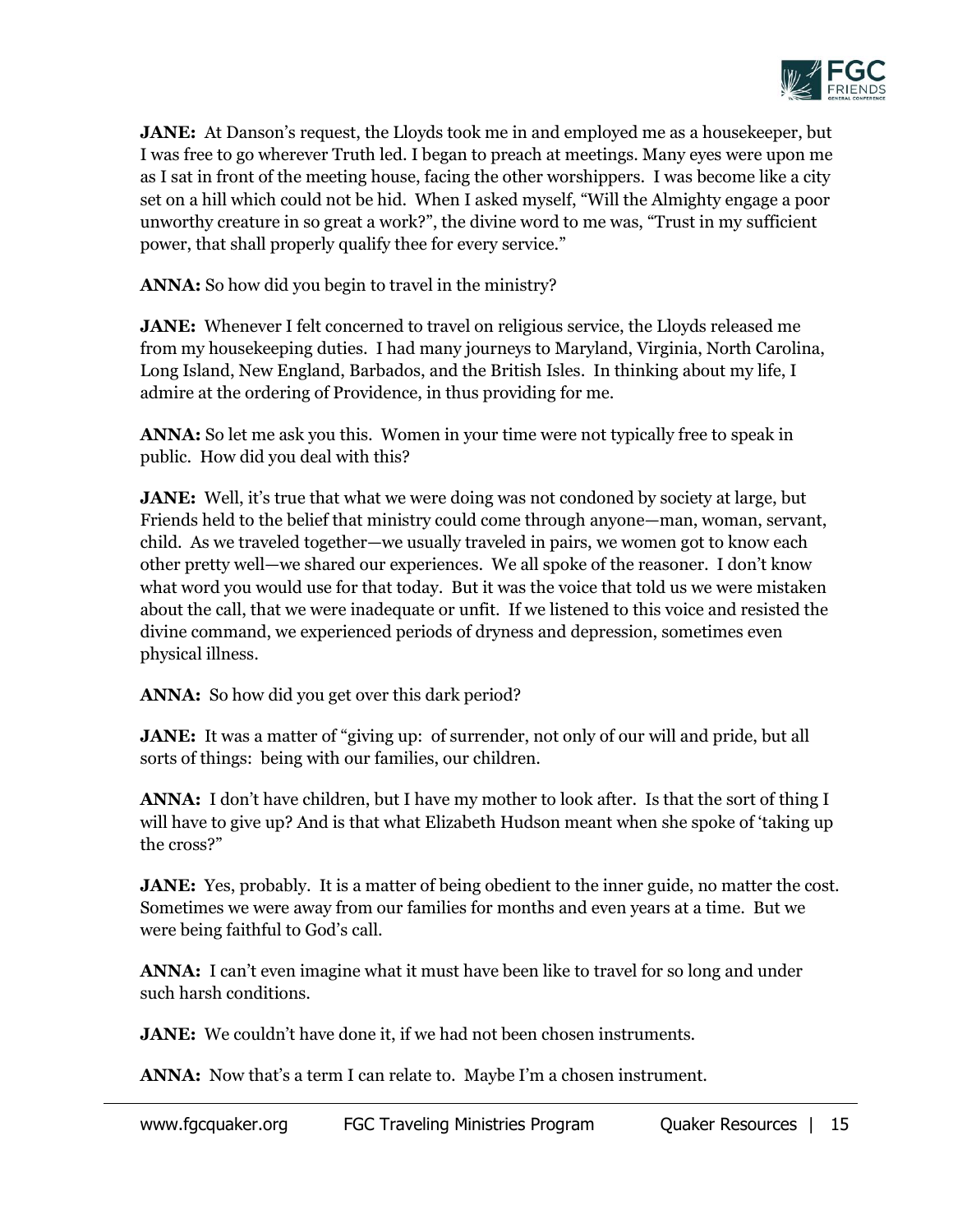

**JANE:** And you have your own challenges. As my story illustrates, way often opens in unexpected ways. I pray, dear one, that you will walk worthy of your calling. You will be given what you need.

*(Jane exits)*

#### *SCENE 4*

*(Anna is still carrying the books. She dances around the room)* 

*(Joan enters)*

**JOAN:** What are you so up in the air about? If I didn't know better I'd say you were in love.

**ANNA:** Maybe I am. What do you know about me, anyway?

**JOAN:** I know that the scumbag you've been dating wouldn't bring this kind of joy.

**ANNA:** *( comes down with a bang)* Ouch. Well, this has nothing to do with Darryl anyway. Would you like to hear what I've been doing?

**JOAN:** *(sits down next to her)* Yes, I would. Maybe this joy is contagious.

ANNA: I've been reading the books Margaret brought by, and they are really speaking to me.

**JOAN:** And what are they saying?

ANNA: Are you ready to really listen? Are your hackles down?

**JOAN:** Try me.

**ANNA:** This is serious, mom. I'm trying to come to terms with some heavy stuff here. Do you remember the story from the Bible of Jacob wrestling with the angel?

**JOAN:** Vaguely, yes.

**ANNA:** Well, Jacob ended up getting his name and his whole identity changed after that interaction. One of the journals I was reading spoke of wrestling like that. Really struggling with questions of who or what is in charge of my life. You have been a major force up to now, making a lot of decisions for me, and I have followed along but it hasn't felt like my path.

**JOAN:** Go on. I'm listening.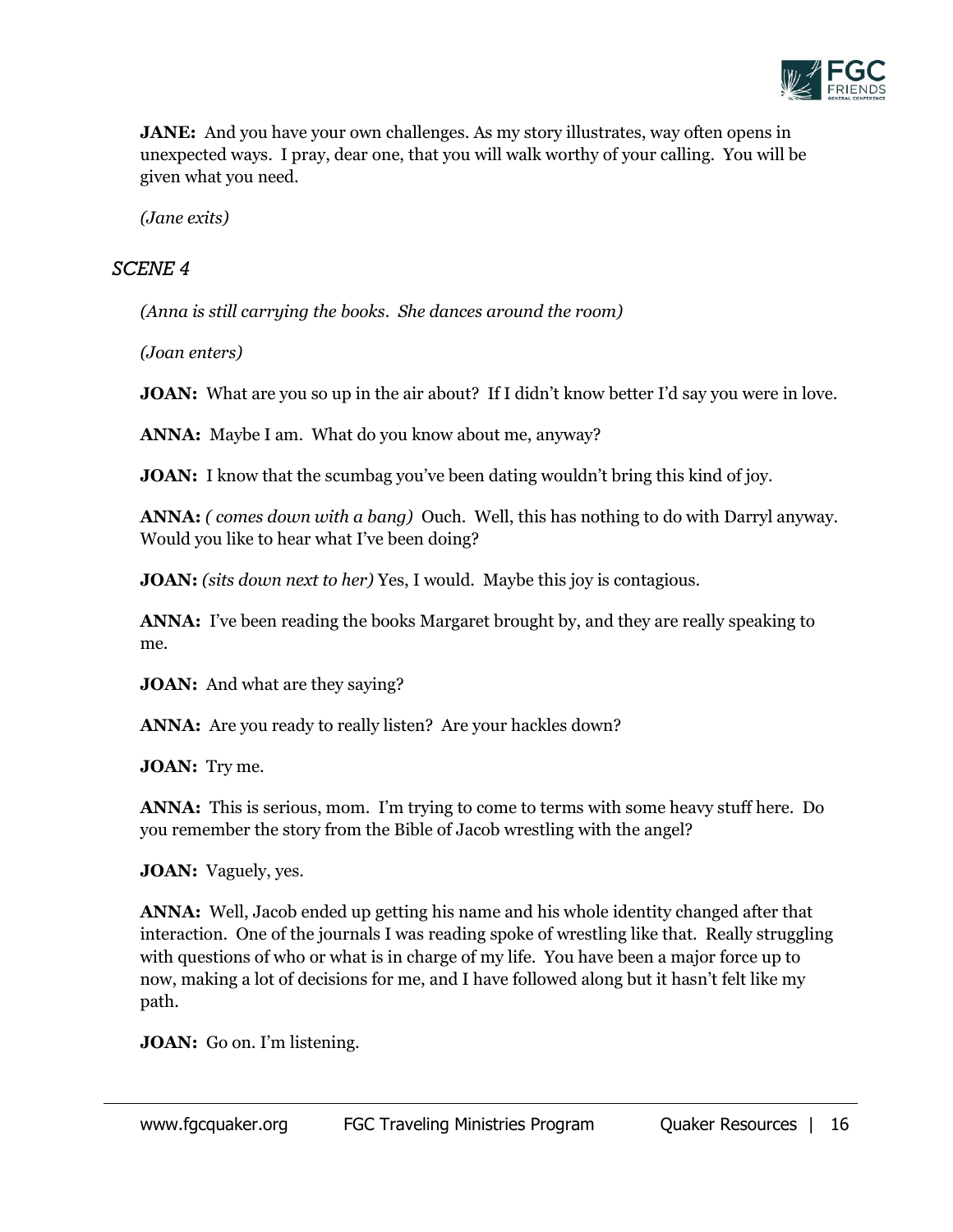

**ANNA:** Now I'm feeling drawn by something larger than myself. I don't know what to call it. Maybe God will do for now. And how can I surrender my identity when I don't feel I have one? I haven't had time to know myself, and now I'm being called to surrender that self, to take up my cross.

**JOAN:** Whoa, you're losing me, sweetie. That is not language I'm comfortable with at all.

ANNA: It's new to me, too. The way it is used by the Quaker women whose journals I've been reading is not what I've heard from my fundamentalist Christian friends. It's not focusing on Jesus being crucified. It's about following his example of being faithful to God's leading. My struggle is how can I find my purpose in life and deny my ego at the same time?

**JOAN:** And what about your gifts? Your musical talent, for example?

**ANNA:** Yes, what about that? Am I to give that up?

**JOAN:** I hope not.

**ANNA:** Maybe it's like Abraham and Isaac. I have to be willing to give it up.

**JOAN:** I've been thinking lately, too, about what it means to give up my life. I'm not ready to die. Not just yet. But I may not have much time left.

**ANNA:** What are you talking about? What haven't you told me?

**JOAN:** I didn't want to alarm you. Anyway, nothing is certain. I've been to the doctor and they've done some tests.

**ANNA:** Oh, Mom. I had no idea. And here I've been so wrapped up in my own concerns.

**JOAN:** No, you were right. You have to find your own way.

**ANNA:** Well, I'm not going to leave you alone, that's for sure.

**JOAN:** I don't want to hold you back from doing what you need to do.

**ANNA:** I keep thinking about those early Quaker women traveling. What I kept reading was that when they were called to travel they could do no other. Some of them had small children. How could they have left them? How can I leave you?

**JOAN:** I'm not your child, and you don't need to take care of me.

**ANNA:** I'm glad you told me about your illness. I want to be here for you.

*(Lights down)*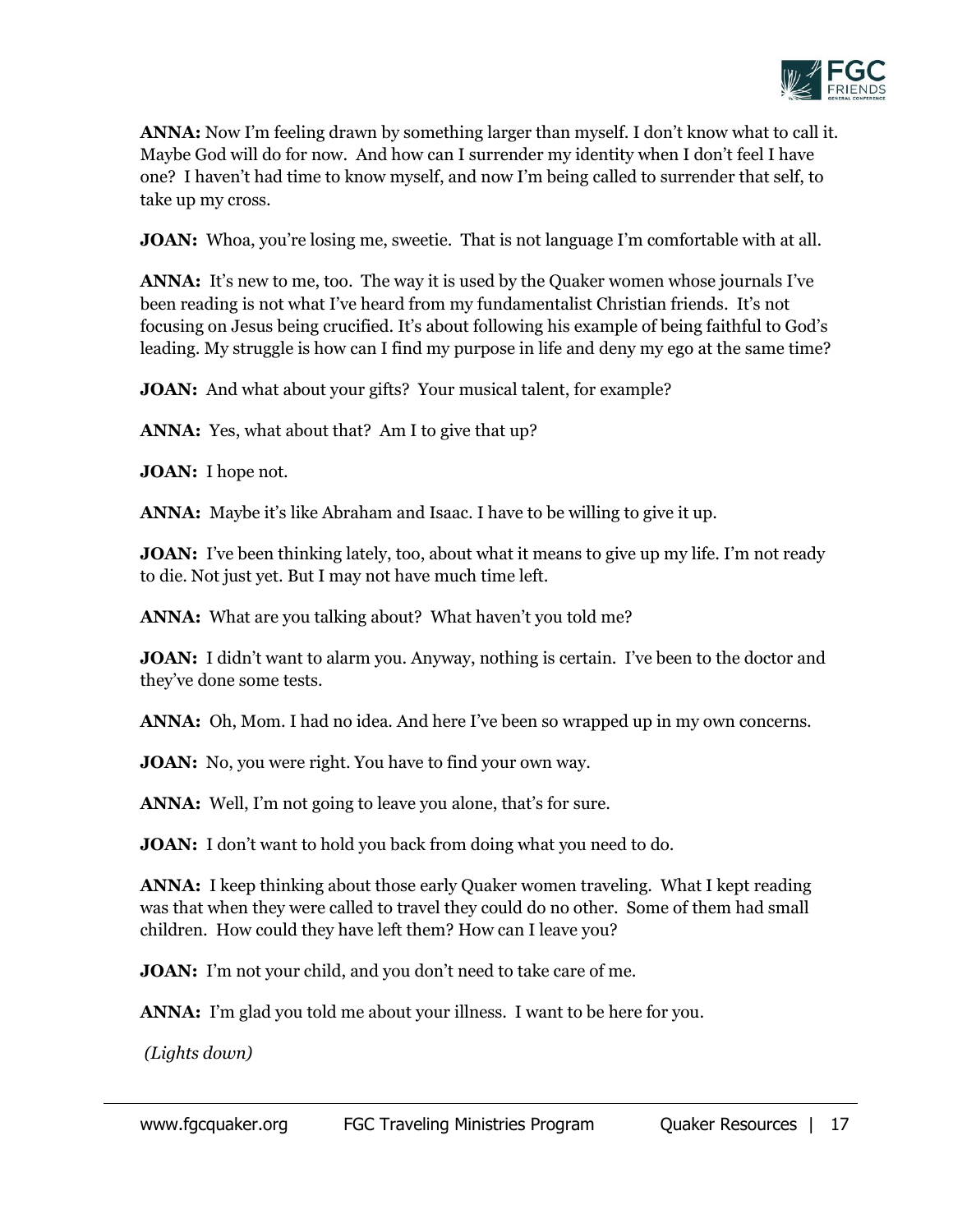

# **ACT TWO**: *( a year later)*

*SCENE 1:* Anna and her companion in the ministry, Christine, are visiting a meeting. The meeting had requested a visitor to help them learn more about ministry and eldership. They are about to join an informal social gathering prior to a workshop.

*(Several people are gathered in an informal way, some sitting, some standing, talking amongst themselves, holding tea cups.)*

*(Anna and Christine approach stage left, but they are still outside the meeting space.)*

**ANNA:** I'm really uncomfortable with these informal gatherings. I feel awkward and don't know what to say.

**CHRISTINE:** Take a deep breath and ask for guidance. You are well prepared for the workshop tomorrow, and you'll get through this, too. OK? *(Anna nods)* Let's go in.

*(A woman rises from the group to greet them)* 

**BARBARA:** Hi, You must be Anna. I'm Barbara. *(shakes her hand)* Welcome to our meeting.

**ANNA:** Thank you. This is Christine, my companion in the ministry.

**BARBARA:** People are still arriving so we'll just visit for a few more minutes before we begin eating. Let me introduce you.

*(takes Anna by the hand and takes her to one person to introduce her. They shake hands)* 

*(Christine, meanwhile goes to someone else and shakes hands)*

Comments from the group: *(said to each other as Anna is going around shaking hands and meeting individual people)*

--She's so young!

-She looks like she's in high school.

--She looks younger than my daughter.

--Out of the mouths of babes . . .

**BARBARA:** As a young person, perhaps you can help me understand something. I've noticed over the years that our children disappear from Meeting once they become teenagers. Do you have any ideas about how we can keep these young people interested?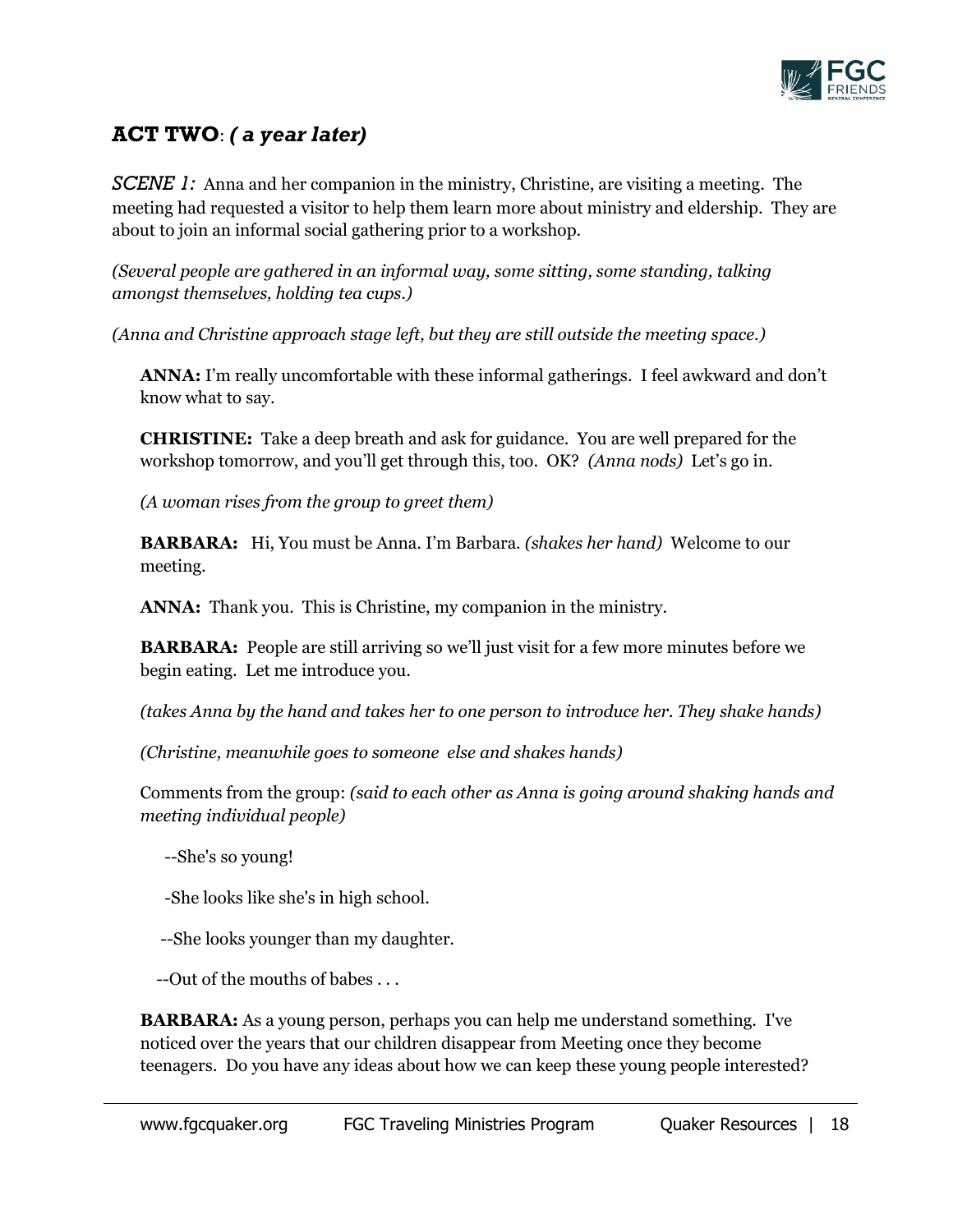

**ANNA:** *(looking around the room)* Well, if you were a teenager, would you feel like you belonged in this group?

**BARBARA:** I suppose not, but how can we change?

ANNA: I don't have the answer, but I suggest that we raise the question in the workshop tomorrow.

*(Barbara wanders off without saying anything, leaving Anna standing alone.)*

*(Christine comes over to where Anna is standing.)*

**CHRISTINE:** How are you doing?

**ANNA:** OK, I think. I just need to keep reminding myself that this is not about me. They don't have to like me. I can't make myself older, or taller, or change my sex, at least not without great difficulty. All I can do is be faithful to whatever ministry I'm being called to here.

**CHRISTINE:** And my job is to hold you to that.

*(All Exit)*

*SCENE 2:* Anna is meeting again with Margaret, Martha, and John, now gathered as her care committee

**MARGARET:** We haven't met for a while, so perhaps you could begin by telling us how God has been with you since last we met.

ANNA: By way of checking in, I can say that Mom is doing better. Last year was a very stressful time for both of us. I felt torn between wanting to be there for her and wanting to do what I was being called to do. Then something shifted in me. Taking care of Mom was no longer a burden. I feel that I have grown a lot.

**MARTHA:** After the struggle we had with the meeting approving your travel minute, I think we have all grown a lot.

**JOHN:** Yes, that process certainly opened MY eyes. At first I was really impatient with how much time it took the meeting to come to unity, but I can see now that it was a spirit-led process.

**MARGARET:** Anna, can you tell us more about how you've grown?

**ANNA:** Well, for one thing, my relationship with my mother has changed. When Mom got sick I sort of put everything aside and tended her. We became much closer. I understand more about her story, and she has come to accept my path. I don't think John and Martha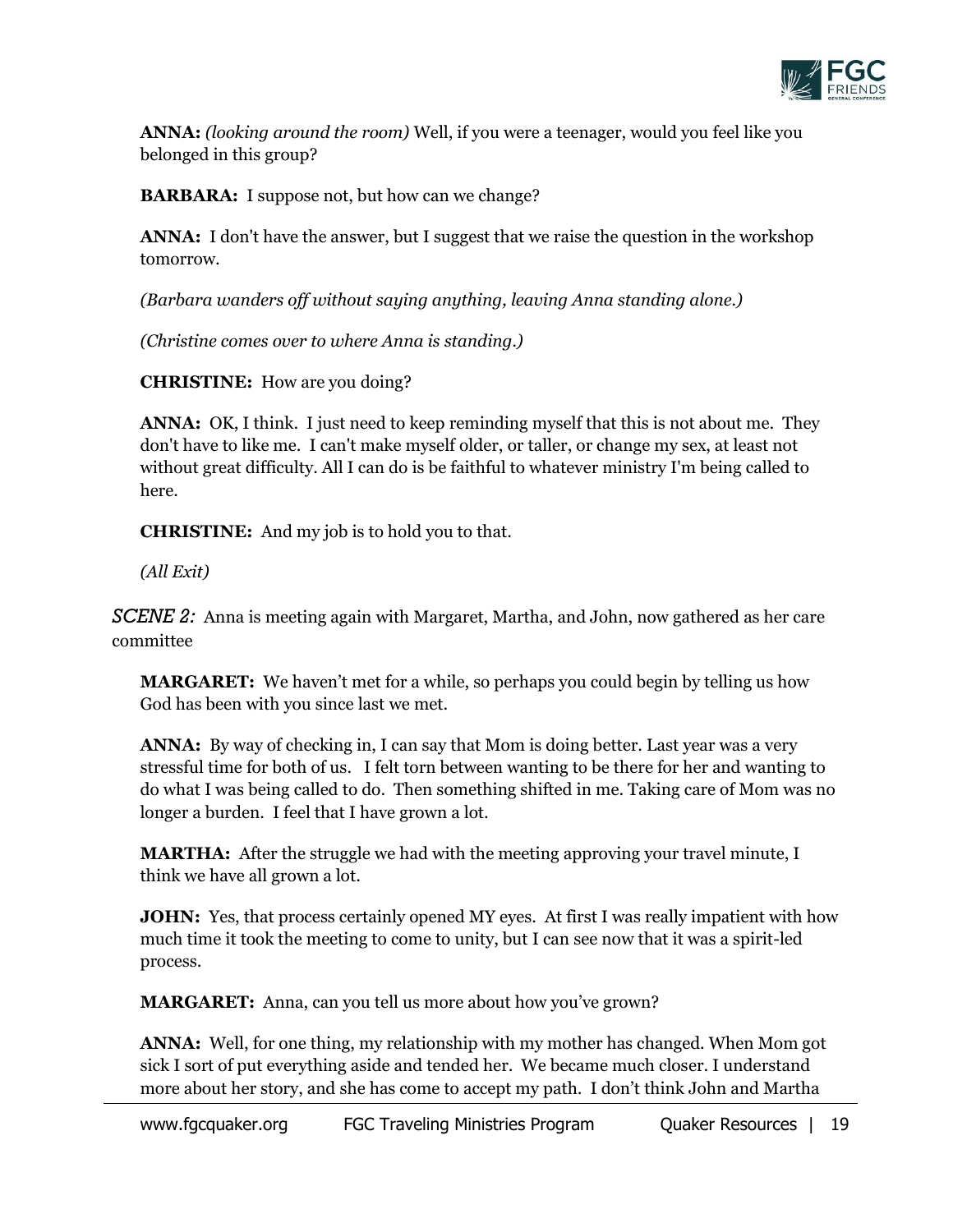

know that Mom's parents were Evangelical Friends, and they really wanted her to be a missionary. They both traveled a lot and I think Mom resented their being away so much. When they refused to support her in pursuing a music career, she gave up on both music and the church. She pretty much rejected Quakerism, or any religion, altogether. When I started attending the West Philadelphia worship group when I was in college, she didn't like it much. During the past year though, we've had some good talks about our spiritual journeys.

**MARGARET:** Can you say more about how things shifted for you over the past month?

**ANNA:** I guess what happened was something like a transformation of my will. Once I gave up my notion of what I was supposed to do and really submitted to God's will, Way opened.

**MARTHA**: *(taking out her notebook)* I wrote down the last time we met—let's see, that was in November—that you were going to a gathering of young adult Friends with a focus on ministry and then you were going to visit a meeting somewhere in ….Kansas?

**ANNA:** Yes. Both of those things happened. The visit to a small meeting in Kansas was with Deborah Fisch under the FGC Traveling Ministries Program. It was my first visit with that program since you recommended me for it last year, and I was well mentored and well used. Mostly, Deborah was called to speak, but sometimes I was. We supported each other in prayer. I now understand why early Friends traveled in pairs.

#### *(pause)*

I was given a message in meeting for worship. At first I resisted, because I was the companion in ministry and didn't feel I was supposed to speak, but then I was almost pushed off the bench and up on my feet. I don't remember exactly what I said, but I think it was something like God's love is over all, and we sometimes forget that, and our daily stuff gets in the way. If we open our hearts to the guidance of that loving presence, everything changes.

*(Silence)*

**MARTHA:** And how about the gathering of young adult Friends?

**ANNA:** *(after a pause)* It was really good to be among other people my age who are experiencing a rekindling of the fire of Quakerism. We all get discouraged sometimes, but many of us are being called to ministry among Friends. Hey, why not proclaim, like George Fox did, that the Kingdom of God is among us, if we would just wake up and pay attention. That is such a "sweet, pure, totally butt-kicking concept," as my friend Kody Hersh puts it. It's a vision of a world transformed. I just find that so exhilarating.

**MARGARET:** Oh, Anna, this is really inspiring to hear!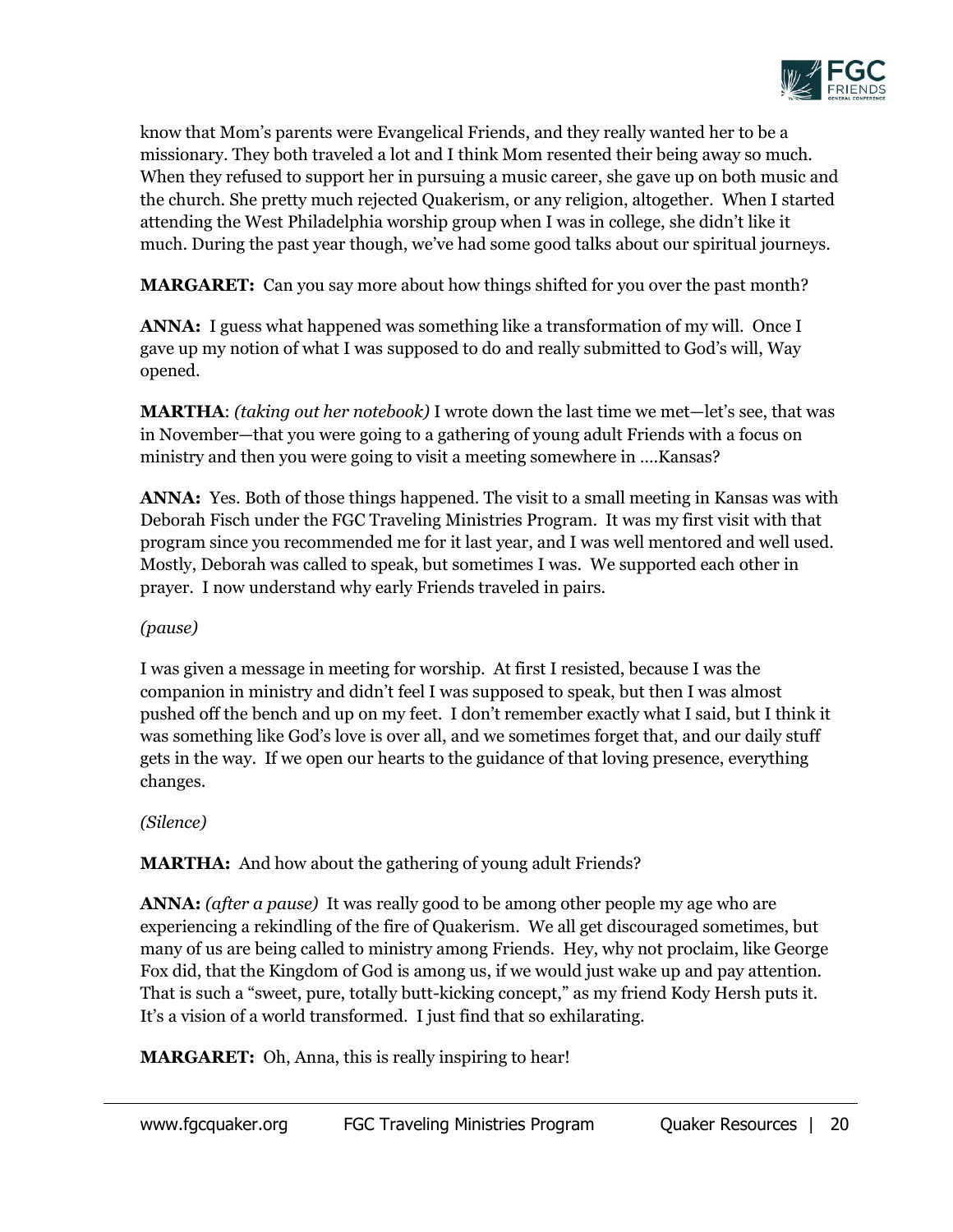

**MARTHA:** And I certainly don't want to get in the way of all this excitement, but I do feel the need to ask you, because we need to report to meeting, whether you feel you have been faithful in responding to God's call.

**ANNA:** In most cases, I have felt well used. In fact I often feel used up. I return home exhausted. I don't know how those early Quaker women kept up those brutal schedules of visiting four or five different meetings in a few days, holding multiple gatherings, visiting with families. And they traveled by horseback. I feel like such a wimp by comparison. But yes, to the extent that I am able, I feel I have been faithful.

#### *(pause)*

**JOHN:** I want to tell you, Anna, that serving on your care committee has been a transforming experience for me. Wrestling with your questions and helping you discern your path has deepened my faith in ways that I never imagined. And I'm grateful.

#### *(Silence)*

**ANNA**: *(reaching out to take others' hands)* I appreciate your faithful companionship on this journey, Friends.

## *THE END*

## **Notes:**

- 1. The words of Samuel Bownas are taken from his journal as quoted by William P. Taber Jr., ed., in his Introduction, and adapted from the text itself : A Description of the Qualifications Necessary to A Gospel Minister: Advice to Ministers and Elders among the People Called Quakers. Wallingford, PA: Pendle Hill Publications, 1989 (orig. 1767, London), pp. xxviii, xx, 18, 21, 27, 28, 29.
- 2. The words of Elizabeth Hudson are extracted from her journal as presented in Margaret Hope Bacon, Wilt Thou Go On My Errand? Three 18th Century Journals of Quaker Women Ministers. Wallingford, PA: Pendle Hill Publications, 1994, pp. 127-130, 159- 164, 173, and one quotation from Rebecca Larson, p. 4.
- 3. The words of Jane Fenn Hoskins are constructed from a description of her life and ministry in Rebecca Larson, Daughters of Light: Quaker Women Preaching and Prophesying in the Colonies and Abroad, 1700-1775. Chapel Hill: The University of North Carolina Press, 1999, pp. 47-50; and from an excerpt from her journal in Margaret Hope Bacon, Mothers of Feminism: The Story of Quaker Women in America, 2nd ed., Philadelphia, Friends General Conference, 1986 p. 32.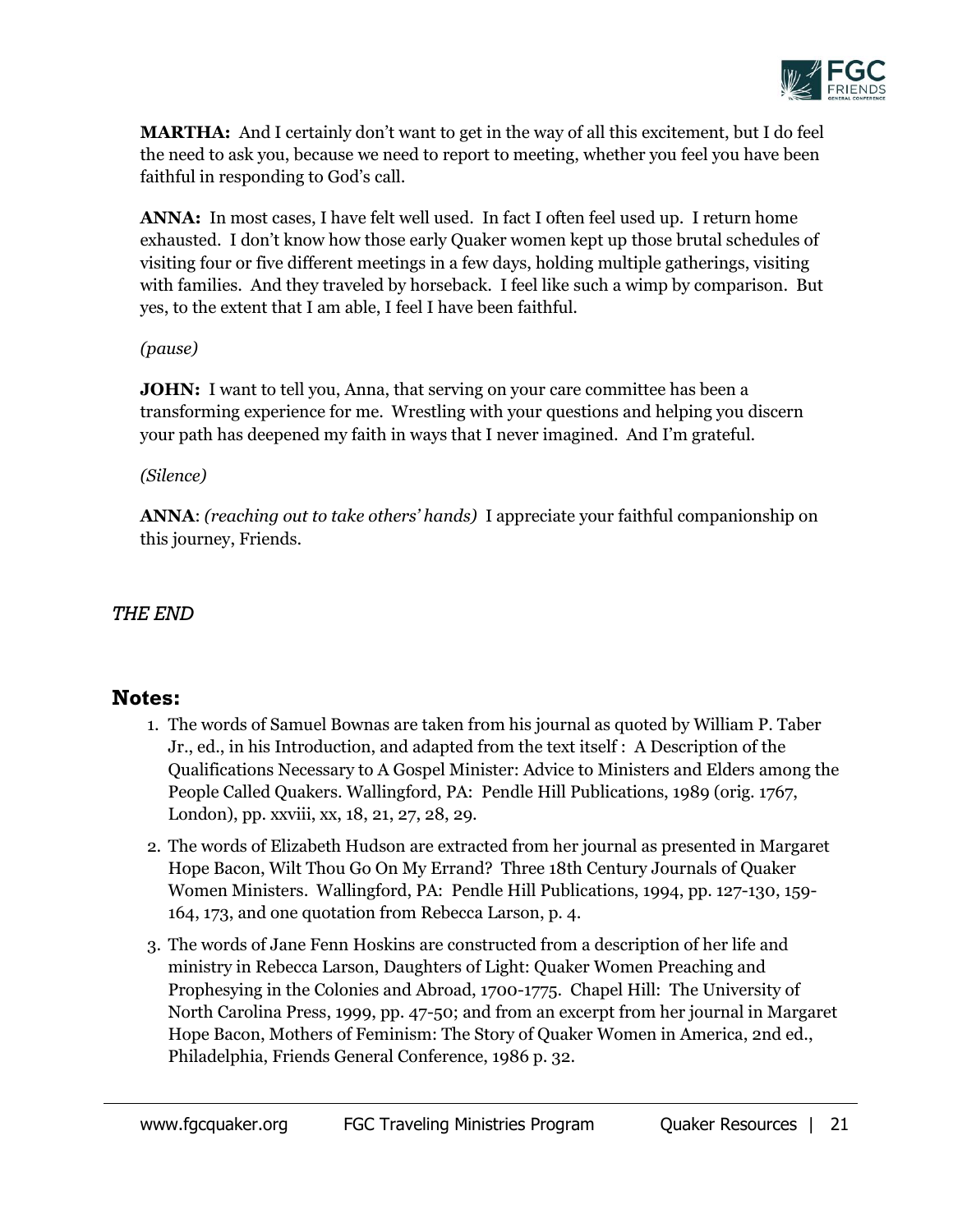

# **Suggestions for using this play in your Meeting:**

- 1. The production can be as simple as gathering a group of at least 8 people to read the play together with no concern for matching age or gender. This can be followed with a discussion about the themes. It would be suitable for a gathering of a monthly or yearly meeting ministry and nurture (or equivalent) committee.
- 2. For a full production, one person should be designated as the director. That person, in consultation with others, discerns who in the Meeting might play each role. Acting experience or ability is not necessary, but the person should be able to read aloud clearly and with expression. Once the cast has been assembled, it is useful to have one rehearsal. This can be a time of fellowship, with a simple meal provided. The play is read through once, stopping if needed for clarification or guidance. For the production with an audience, minimal props are needed (e.g., 4 chairs for Act one, Scene 1). It is fun to have the 18th century visitors in costume: the women in Quaker caps (easy to make), long skirts, and shawls, and the man in plain dress if available, or whatever might suggest it. The meeting is then invited to attend the production and engage in discussion at the end. This would be suitable for a yearly meeting's annual sessions or as a special event in a monthly meeting.

# **Suggestions for follow-up/discussion questions:**

- 1. What, if anything, did you learn about Quakers and ministry from this play?
- 2. Did any of the characters "speak your mind?"
- 3. Did anything in the play trouble you?
- 4. Does it matter that Anna is a young adult? How might the story be different if the main character were older?
- 5. Does the play leave you with any questions?
- 6. What about the messages from past ministers? Did you hear anything that "spoke to your condition?"
- 7. In what ways did the ministers from the past provide mentoring for Anna? How might meetings provide that kind of mentorship?
- 8. If you were Anna, how would you feel about the first meeting with the clearness committee?
- 9. If you were a member of that clearness committee or later, of Anna's support committee, how might you respond to Anna's call?